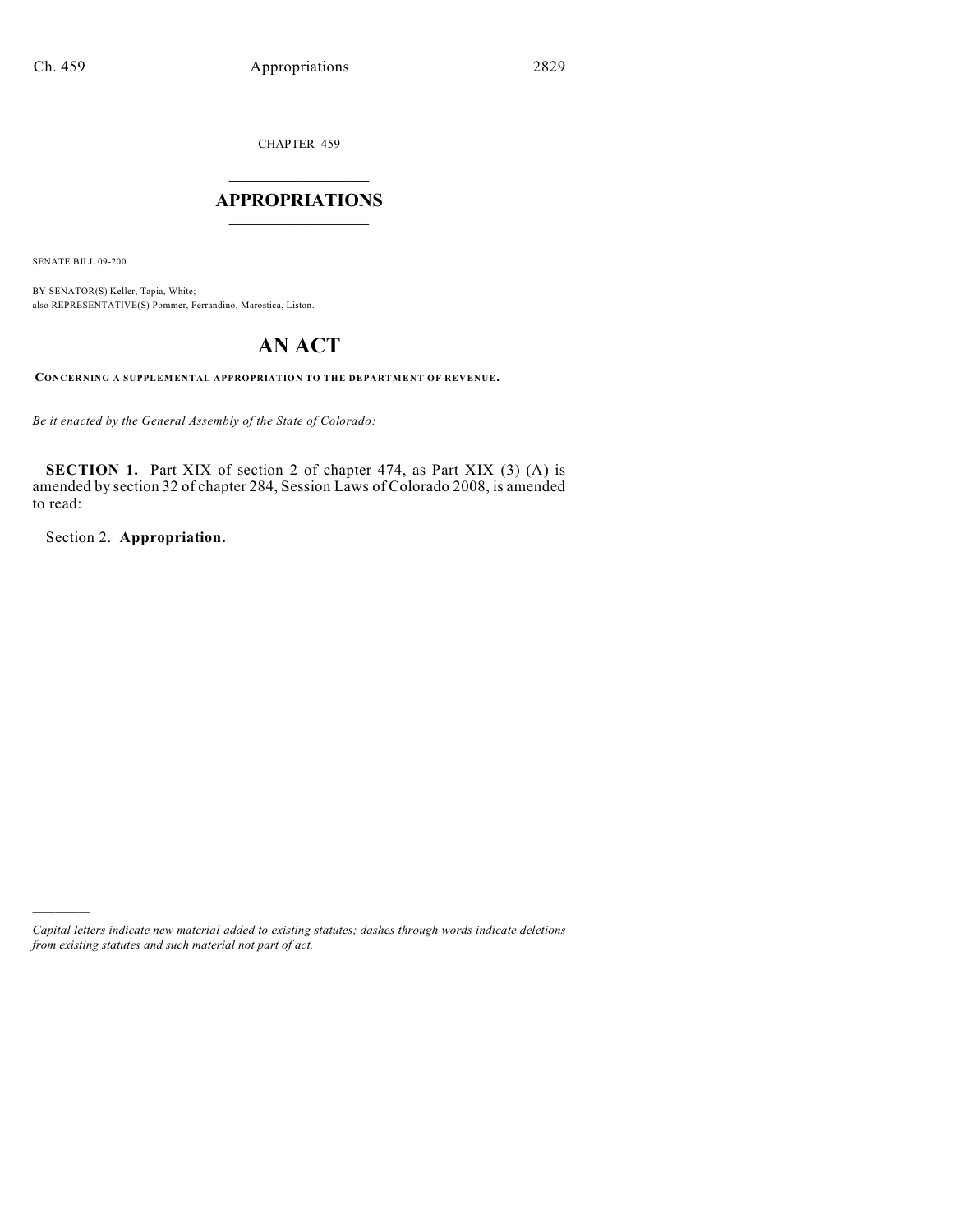|                                                       |                           |              | APPROPRIATION FROM            |                                                |                             |                                       |                                |  |  |  |  |
|-------------------------------------------------------|---------------------------|--------------|-------------------------------|------------------------------------------------|-----------------------------|---------------------------------------|--------------------------------|--|--|--|--|
|                                                       | ITEM &<br><b>SUBTOTAL</b> | <b>TOTAL</b> | <b>GENERAL</b><br><b>FUND</b> | <b>GENERAL</b><br><b>FUND</b><br><b>EXEMPT</b> | <b>CASH</b><br><b>FUNDS</b> | <b>REAPPROPRIATED</b><br><b>FUNDS</b> | <b>FEDERAL</b><br><b>FUNDS</b> |  |  |  |  |
| \$                                                    |                           | \$           | \$                            | \$                                             | \$                          | \$<br>\$                              |                                |  |  |  |  |
|                                                       |                           |              |                               | <b>PART XIX</b>                                |                             |                                       |                                |  |  |  |  |
|                                                       |                           |              |                               | <b>DEPARTMENT OF REVENUE</b>                   |                             |                                       |                                |  |  |  |  |
| (1) EXECUTIVE DIRECTOR'S OFFICE                       |                           |              |                               |                                                |                             |                                       |                                |  |  |  |  |
| <b>Personal Services</b>                              | 3,894,610                 |              | 2,208,295                     |                                                | 1,260,436 <sup>a</sup>      | 425,879 <sup>b</sup>                  |                                |  |  |  |  |
|                                                       | 3,859,899                 |              | 2,173,584                     |                                                |                             |                                       |                                |  |  |  |  |
|                                                       | $(48.7$ FTE)              |              |                               |                                                |                             |                                       |                                |  |  |  |  |
| Health, Life, and Dental                              | 6,934,265                 |              | 4,082,651                     |                                                | 2,851,614°                  |                                       |                                |  |  |  |  |
| Short-term Disability                                 | 102,416                   |              | 61,368                        |                                                | 41,048 <sup>c</sup>         |                                       |                                |  |  |  |  |
| S.B. 04-257 Amortization                              |                           |              |                               |                                                |                             |                                       |                                |  |  |  |  |
| <b>Equalization Disbursement</b>                      | 1,246,959                 |              | 743,635                       |                                                | 503,324°                    |                                       |                                |  |  |  |  |
| S.B. 06-235 Supplemental<br>Amortization Equalization |                           |              |                               |                                                |                             |                                       |                                |  |  |  |  |
| Disbursement                                          | 573,932                   |              | 339,477                       |                                                | 234,455°                    |                                       |                                |  |  |  |  |
| Salary Survey and Senior                              |                           |              |                               |                                                |                             |                                       |                                |  |  |  |  |
| <b>Executive Service</b>                              | 2,970,519                 |              | 1,801,622                     |                                                | 1,168,897°                  |                                       |                                |  |  |  |  |
| Performance-based Pay                                 |                           |              |                               |                                                |                             |                                       |                                |  |  |  |  |
| Awards                                                | 1,151,316                 |              | 688,768                       |                                                | 462,548°                    |                                       |                                |  |  |  |  |
| Shift Differential                                    | 187,287                   |              | 48,105                        |                                                | $139,182^{\circ}$           |                                       |                                |  |  |  |  |
| Workers' Compensation                                 | 733,857                   |              | 452,719                       |                                                | 281,138°                    |                                       |                                |  |  |  |  |
| <b>Operating Expenses</b>                             | 1,002,538                 |              | 512,655                       |                                                | 489,883°                    |                                       |                                |  |  |  |  |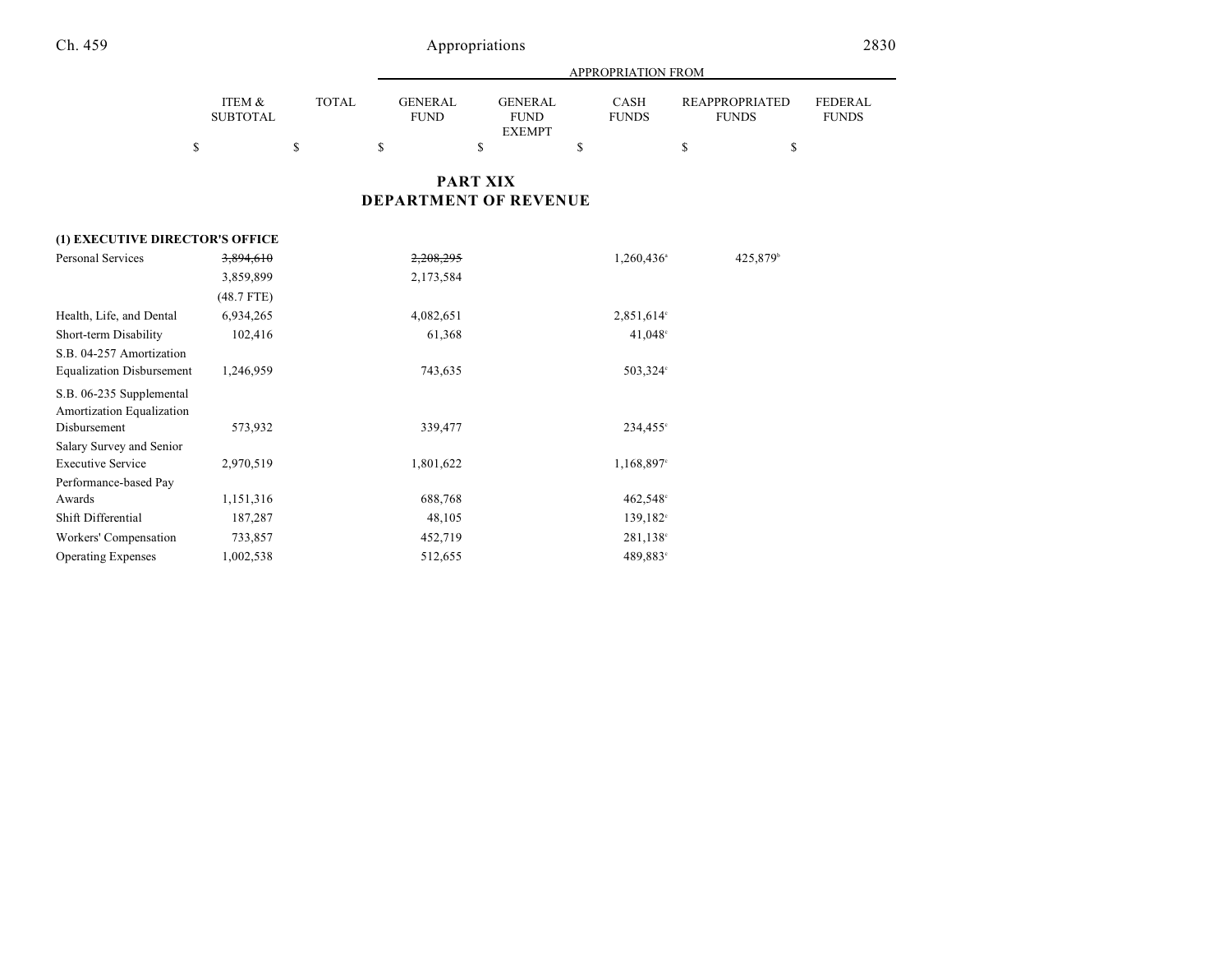| Legal Services for 11,165     |           |            |                        |
|-------------------------------|-----------|------------|------------------------|
| hours                         | 838,492   | 451,261    | 387,231°               |
| Administrative Law Judge      |           |            |                        |
| Services                      | 7,896     |            | 7,896 <sup>c</sup>     |
| Purchase of Services from     |           |            |                        |
| Computer Center               | 3,627,411 | 3,624,283  | $3,128^{\circ}$        |
| Multiuse Network Payments     | 2,670,532 | 642,797    | $2,027,735$ °          |
| MANAGEMENT AND                |           |            |                        |
| <b>ADMINISTRATION OF OIT</b>  | 423,821   | 423,821    |                        |
| Payment to Risk               |           |            |                        |
| Management and Property       |           |            |                        |
| Funds                         | 273,165   | 148,997    | $124,168^{\circ}$      |
| Vehicle Lease Payments        | 410,371   | 97,574     | 312,797°               |
| Leased Space                  | 2,641,446 | 1,408,853  | 1,232,593 <sup>c</sup> |
| Capitol Complex Leased        |           |            |                        |
| Space                         | 1,676,337 | 1,301,729  | 374,608°               |
| <b>Communication Services</b> |           |            |                        |
| Payments                      | 63,557    | 19,321     | $44,236^{\circ}$       |
| Utilities                     | 247,119   | 104,440    | 142,679°               |
|                               |           |            |                        |
|                               |           | 21.712.127 |                        |

31,643,135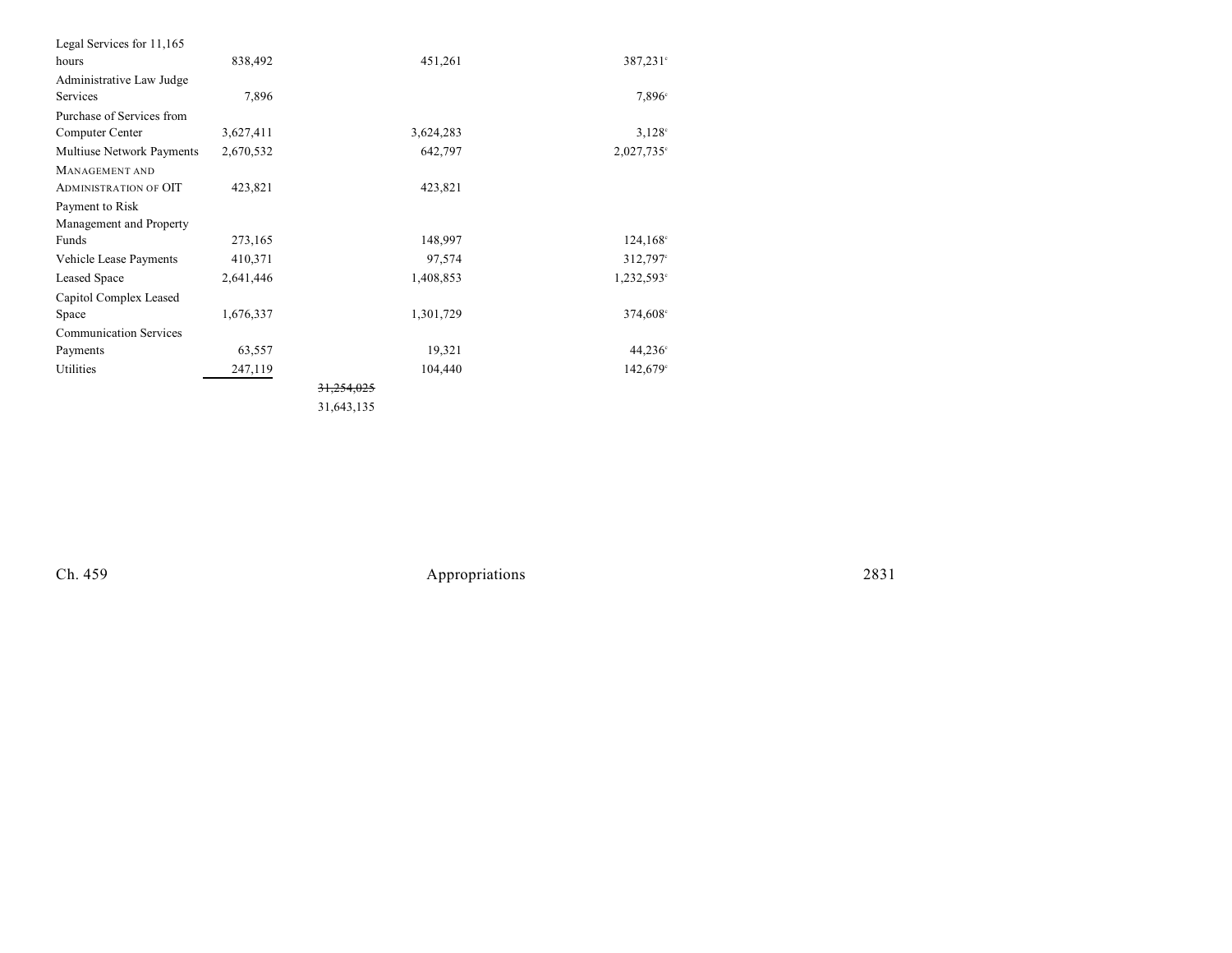|                           |       | APPROPRIATION FROM |                               |  |                        |  |                             |  |                                       |  |                          |
|---------------------------|-------|--------------------|-------------------------------|--|------------------------|--|-----------------------------|--|---------------------------------------|--|--------------------------|
| ITEM &<br><b>SUBTOTAL</b> | TOTAL |                    | <b>GENERAL</b><br><b>FUND</b> |  | GENERAL<br><b>FUND</b> |  | <b>CASH</b><br><b>FUNDS</b> |  | <b>REAPPROPRIATED</b><br><b>FUNDS</b> |  | FEDERAL.<br><b>FUNDS</b> |
|                           |       |                    |                               |  | <b>EXEMPT</b>          |  |                             |  |                                       |  |                          |
|                           |       |                    |                               |  |                        |  |                             |  |                                       |  |                          |

<sup>a</sup> This amount shall be from the following funds for the purpose of indirect cost recoveries: \$418,445 shall be from the Highway Users Tax Fund pursuant to Section 43-4-201 (3) (a) (III) (C), C.R.S., \$260,953 shall be from the Colorado State Titling and Registration Account pursuant to Section 42-1-211 (2), C.R.S., \$165,186 shall be from the Licensing Services Cash Fund pursuant to Section 42-2-114.5, C.R.S., \$124,549 shall be from the Driver's License Administrative Revocation Account pursuant to Section 42-2-132 (4) (b), C.R.S., \$88,124 shall be from the Auto Dealers License Fund pursuant to Section 12-6-123 (1), C.R.S., \$59,218 shall be from the Liquor Enforcement Division and State Licensing Authority Cash Fund pursuant to Section 24-35-401, C.R.S., \$57,659 shall be from the Racing Cash Fund pursuant to Section 12-60-205 (1), C.R.S., \$54,641 shall be from the Department of Revenue subaccount of the AIR Account of the Highway Users Tax Fund pursuant to Section 42-3-304 (18) (c), C.R.S., \$14,952 shall be from the Outstanding Judgments and Warrants Account as administered under Section 42-2-118 (3) (c), C.R.S., \$5,288 shall be from the Highway Users Tax Fund exempt from the statutory limit under Section 43-4-201 (3) (a) (V), C.R.S., \$4,061 shall be from the Aviation Fund pursuant to Section 43-10-109 (1), C.R.S., \$3,784 shall be from the Penalty Assessment Account as administered under the provisions of Section 42-1-217 (2), C.R.S., \$3,525 shall be from the Motorist Insurance Identification Account pursuant to Section 42-3-304 (18) (d) (I), C.R.S., and \$51 shall be from the Waste Tire Recycling Development Cash Fund pursuant to Section 25-17-202 (3) (a), C.R.S.

<sup>b</sup> Of this amount, \$236,083 shall be from the State Lottery Fund pursuant to Section 24-35-210 (1), C.R.S., and \$189,796 shall be from the Limited Gaming Fund created in Section 12-47.1-701 (1), C.R.S.

These amounts shall be from the following funds:  $$1,735,327$  shall be from the Highway Users Tax Fund pursuant to Section 43-4-201 (3) (a) (III) (C), C.R.S., \$164,589 shall be from the Colorado State Titling and Registration Account, a subaccount of the Highway Users Tax Fund, created in Section 42-1-211 (2), C.R.S., \$122,543 shall be from the Limited Gaming Fund created in Section 12-47.1-701 (1), C.R.S, \$101,000 shall be from the State Lottery Fund pursuant to Section 24-35-210 (1), C.R.S., \$56,250 shall be from Driver's License Administrative Revocation Account, a subaccount of the Highway Users Tax Fund, created in Section 42-2-132 (4) (b), C.R.S., \$53,857 shall be from the Auto Dealers License Fund created in Section 12-6-123 (1), C.R.S., \$50,339 shall be from the Liquor Enforcement Division and State Licensing Authority Cash Fund created in Section 24-35-401, C.R.S., \$44,135 shall be from the Racing Cash Fund created in Section 12-60-205 (1), C.R.S., \$34,273 shall be from the Licensing Services Cash Fund pursuant to Section 42-2-114.5, C.R.S., \$30,744 shall be from the Highway Users Tax Fund exempt from the statutory limit under Section 43-4-201 (3) (a) (V), C.R.S., \$29,381 shall be from the Department of Revenue subaccount of the AIR Account of the Highway Users Tax Fund pursuant to Section 42-3-304 (18) (c), C.R.S., \$647 shall be from the Motorist Insurance Identification Account, a subaccount of the Highway Users Tax Fund, created in Section 42-3-304 (18) (d) (I), C.R.S., and \$8,406,075 shall be from various sources of cash funds.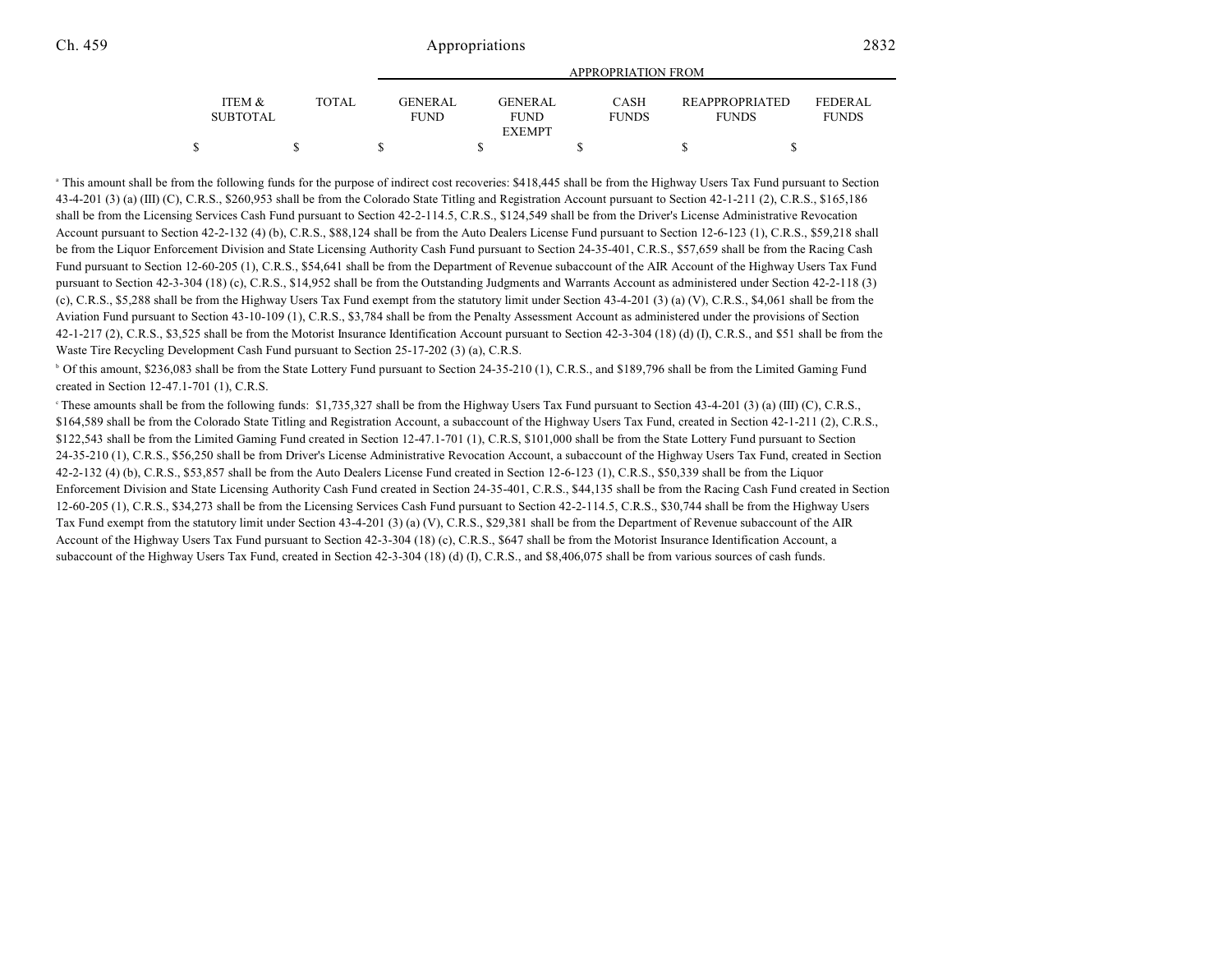#### **(2) CENTRAL DEPARTMENT OPERATIONS DIVISION**

| <b>Personal Services</b>  | 5,388,194     | 4,974,535  | 309,189 <sup>a</sup>   | $104,470^{\circ}$ |
|---------------------------|---------------|------------|------------------------|-------------------|
|                           |               |            |                        |                   |
|                           | $(109.9$ FTE) |            |                        |                   |
| Seasonal Tax Processing   | 384,849       | 384,849    |                        |                   |
| <b>Operating Expenses</b> | 1,132,101     | 995,214    | 136,887°               |                   |
| Postage                   | 2,398,337     | 2,131,911  | $266,426$ <sup>+</sup> |                   |
|                           | 2,488,409     | 2,232,239  | $256,170$ <sup>d</sup> |                   |
| Pueblo Data Entry Center  |               |            |                        |                   |
| Payments                  | 1,793,504     | 1,789,495  | 4,009°                 |                   |
| Microfilm                 | 383,187       | 383,187    |                        |                   |
|                           |               | 11,480,172 |                        |                   |
|                           |               | 11,570,244 |                        |                   |

<sup>a</sup> This amount shall be from the following funds for the purpose of indirect cost recoveries: \$102,646 from the Highway Users Tax Fund pursuant to Section 43-4-201 (3) (a) (III) (C), C.R.S., \$64,013 from the Colorado State Titling and Registration Account, a subaccount of the Highway Users Tax Fund, created in Section 42-1-211 (2), C.R.S., \$40,521 from the Licensing Services Cash Fund pursuant to Section 42-2-114.5, C.R.S., \$30,552 from the Driver's License Administrative Revocation Account, a subaccount of the Highway Users Tax Fund, created in Section 42-2-132 (4) (b), C.R.S., \$21,617 from the Auto Dealers License Fund created in Section 12-6-123 (1), C.R.S., \$14,526 from the Liquor Enforcement Division and State Licensing Authority Cash Fund created in Section 24-35-401, C.R.S., \$14,144 from the Racing Cash Fund created in Section 12-60-205 (1),

C.R.S., \$13,404 from the Department of Revenue subaccount of the AIR Account of the Highway Users Tax Fund pursuant to Section 42-3-304 (18) (c), C.R.S., \$3,668 from the Outstanding Judgments and Warrants Account as administered under the provisions of Section 42-2-118 (3) (c), C.R.S., \$1,297 from the Highway Users Tax Fund exempt from the

statutory limit under Section 43-4-201 (3) (a) (V), C.R.S., \$996 shall be from the Aviation Fund created in Section 43-10-109 (1), C.R.S., \$928 from the Penalty Assessment Account as administered under the provisions of Section 42-1-217 (2), C.R.S., \$865 from the Motorist Insurance Identification Account pursuant to Section 42-3-304 (18) (d) (I), C.R.S., and \$12 from the Waste Tire Recycling Development Cash Fund created in Section 25-17-202 (3) (a), C.R.S.

<sup>b</sup> Of this amount, \$57,912 shall be from the State Lottery Fund created in Section 24-35-210 (1), C.R.S., and \$46,558 shall be from the Limited Gaming Fund created in Section 12-47.1-701 (1), C.R.S.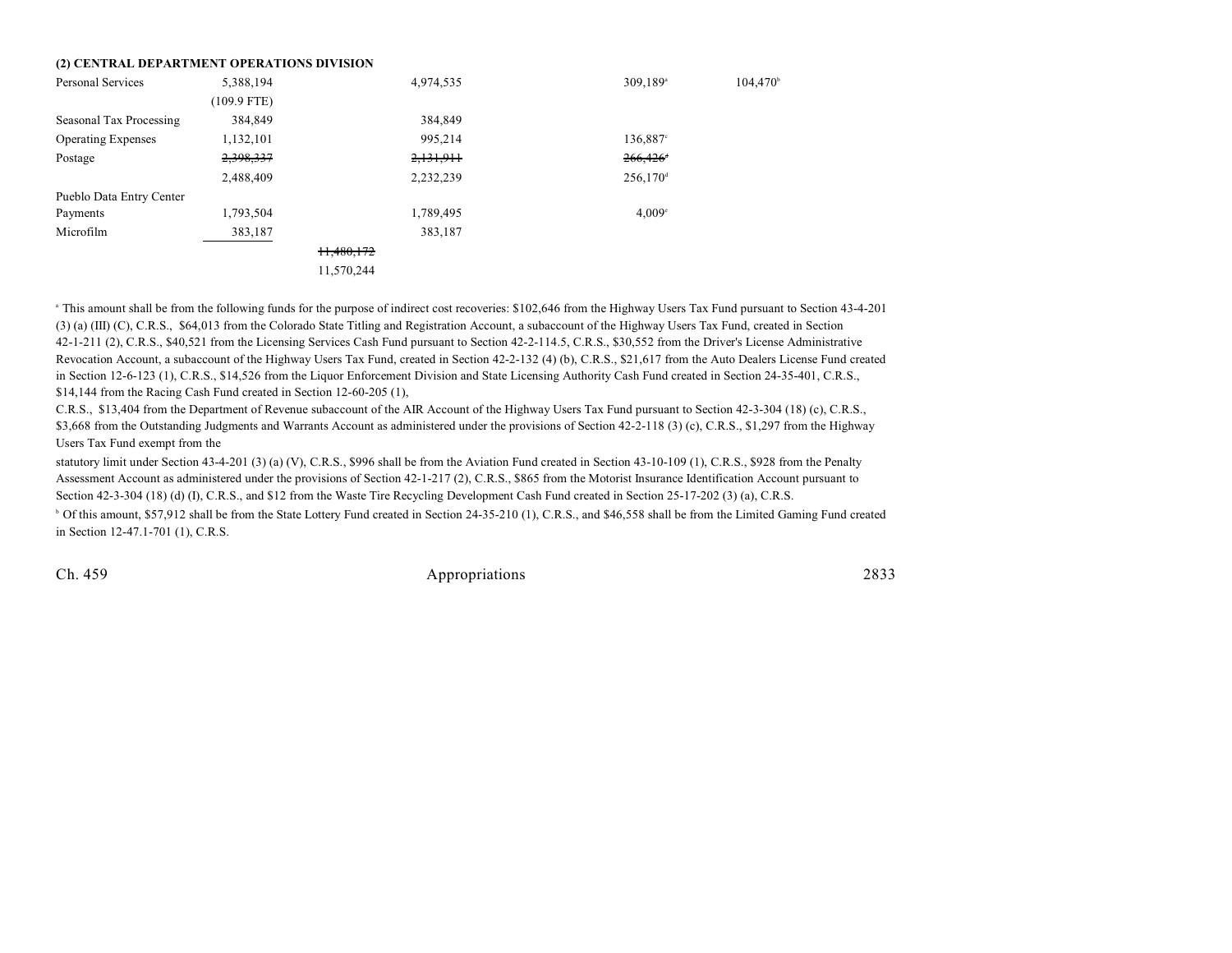|                 |       | APPROPRIATION FROM |  |               |  |              |  |                       |                |  |  |
|-----------------|-------|--------------------|--|---------------|--|--------------|--|-----------------------|----------------|--|--|
| ITEM &          | TOTAL | <b>GENERAL</b>     |  | GENERAL       |  | <b>CASH</b>  |  | <b>REAPPROPRIATED</b> | <b>FEDERAL</b> |  |  |
| <b>SUBTOTAL</b> |       | <b>FUND</b>        |  | <b>FUND</b>   |  | <b>FUNDS</b> |  | <b>FUNDS</b>          | <b>FUNDS</b>   |  |  |
|                 |       |                    |  | <b>EXEMPT</b> |  |              |  |                       |                |  |  |
|                 |       |                    |  |               |  |              |  |                       |                |  |  |

<sup>o</sup> Of this amount, \$86,945 shall be from the Identification Security Fund, a subaccount of the Highway Users Tax Fund, created in Section 42-1-220 (1), C.R.S., and \$49,942 shall be from the Outstanding Judgments and Warrants Account as administered under the provisions of Section 42-2-118 (3) (c), C.R.S.

 $\degree$  Of this amount,  $\frac{68,371}{1}$  \$13,413 shall be from the Highway Users Tax Fund pursuant to Section 43-4-201 (3) (a) (III) (C), C.R.S. and  $\frac{6258,055}{2258,055}$  \$242,757 shall be from various sources of cash funds.

 $\degree$  This amount shall be from various sources of cash funds.

#### **(3) INFORMATION TECHNOLOGY DIVISION**

| 6, 353, 445 | 4,300,497 | 1,579,096 <sup>a</sup> | 473,852 <sup>b</sup> |
|-------------|-----------|------------------------|----------------------|
| 6,100,404   | 4,047,456 |                        |                      |
| (79.9 FTE)  |           |                        |                      |
| 724,313     | 724,313   |                        |                      |
|             |           |                        |                      |
| 226,788     | 66,846    | 159.942                |                      |
| 202,026     | 124,080   | 77,946 <sup>c</sup>    |                      |
| $(2.2$ FTE) |           |                        |                      |
| 7,304,546   |           |                        |                      |
| 7,026,743   |           |                        |                      |
|             |           |                        |                      |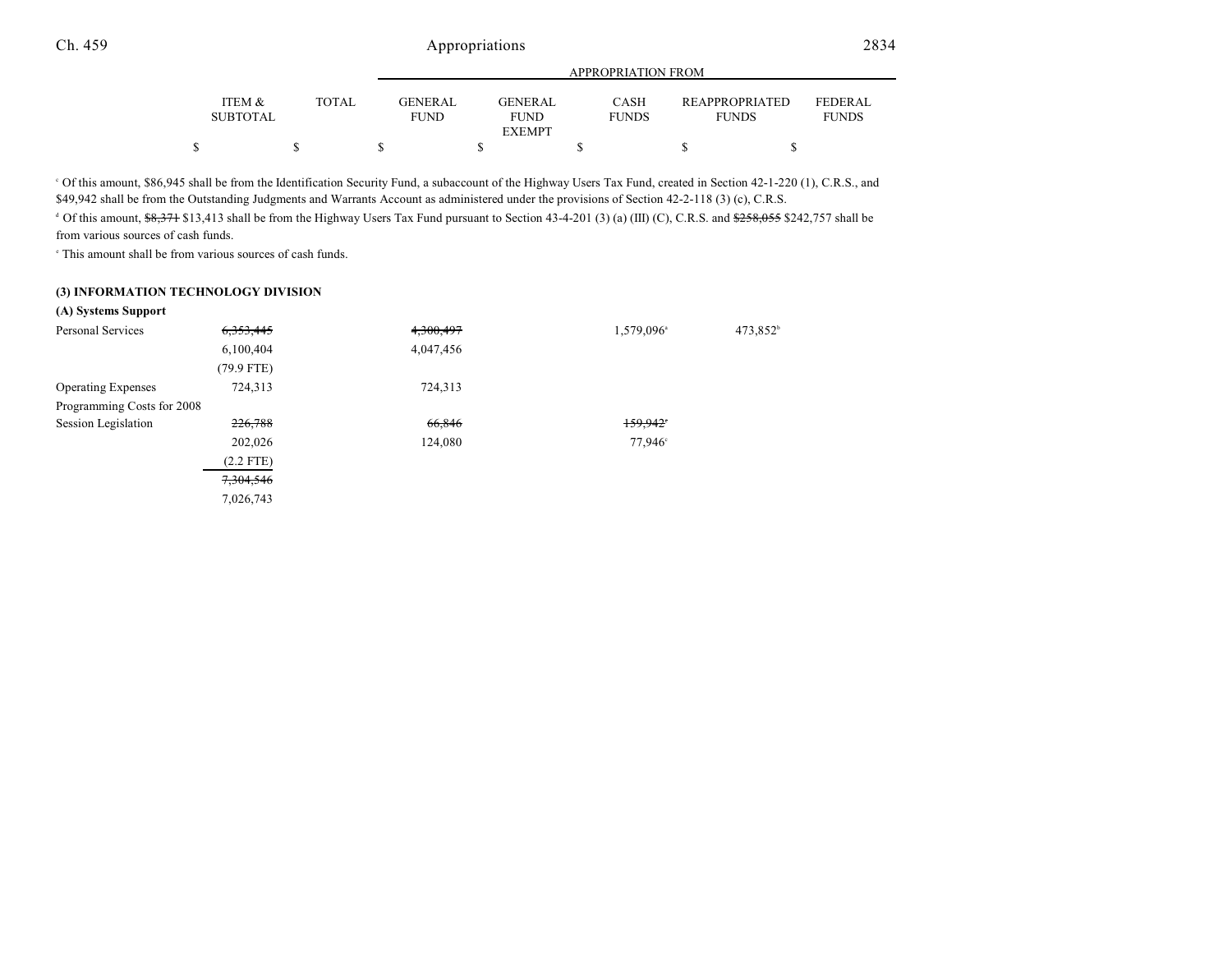<sup>a</sup> This amount shall be from the following funds for the purpose of indirect cost recoveries: \$467,029 from the Colorado State Titling and Registration Account pursuant to Section 42-1-211 (2), C.R.S., \$465,580 from the Highway Users Tax Fund pursuant to Section 43-4-201 (3) (a) (III) (C), C.R.S., \$183,794 from the Licensing Services Cash Fund pursuant to Section 42-2-114.5, C.R.S., \$138,578 from the Driver's License Administrative Revocation Account pursuant to Section 42-2-132 (4) (b), C.R.S., \$98,050 from the Auto Dealers License Fund created pursuant to Section 12-6-123 (1), C.R.S., \$65,888 from the Liquor Enforcement Division and State Licensing Authority Cash Fund pursuant to Section 24-35-401, C.R.S., \$64,154 from the Racing Cash Fund pursuant to Section 12-60-205 (1), C.R.S., \$60,796 from the Department of Revenue subaccount of the AIR Account of the Highway Users Tax Fund pursuant to Section 42-3-304 (18) (c), \$16,637 from the Outstanding Judgments and Warrants Account as administered under Section 42-2-118 (3) (c), C.R.S., \$5,883 from the Highway Users Tax Fund exempt from the statutory limit under Section 43-4-201 (3) (a) (V), C.R.S., \$4,518 from the Aviation Fund pursuant to Section 43-10-109 (1), C.R.S., \$4,210 from the Penalty Assessment Account as administered under the provisions of Section 42-1-217 (2), C.R.S., \$3,922 from the Motorist Insurance Identification Account pursuant to Section 42-3-304 (18) (d) (I), C.R.S., and \$57 from the Waste Tire Recycling Development Cash Fund pursuant to Section 25-17-202 (3) (a), C.R.S. <sup>b</sup> Of this amount, \$262,677 shall be from the State Lottery Fund created in Section 24-35-210 (1), C.R.S., and \$211,175 shall be from the Limited Gaming Fund created in Section 12-47.1-701 (1), C.R.S.

 $\cdot$  This amount shall be from various sources of cash funds.

#### **(B) Colorado State Titling and Registration System**

| Personal Services         | 2,330,535 | 2,330,535                |
|---------------------------|-----------|--------------------------|
|                           | 2,326,724 | 2,326,724ª               |
|                           |           | $(31.5$ FTE)             |
| <b>Operating Expenses</b> | 2,596,109 | $2,596,109$ <sup>a</sup> |
| County Office Asset       |           |                          |
| Maintenance               | 568,230   | 568,230 <sup>a</sup>     |
| County Office             |           |                          |
| Improvements              | 103,578   | 103,578 <sup>a</sup>     |
|                           | 5,598,452 |                          |
|                           | 5,594,641 |                          |

<sup>a</sup> These amounts shall be from the Colorado State Titling and Registration Account pursuant to Section 42-1-211 (2), C.R.S.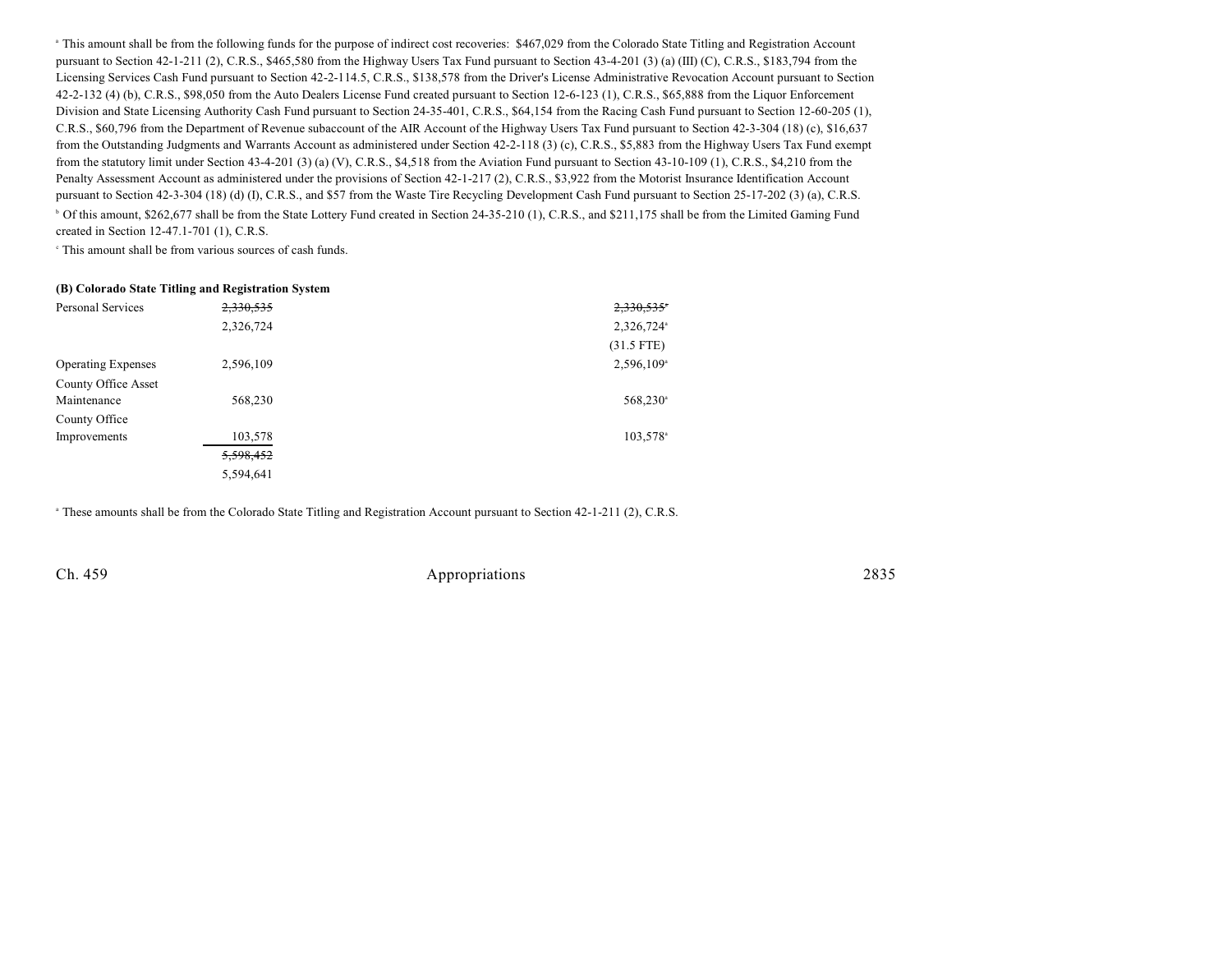|                             |                           |                          | APPROPRIATION FROM            |                                                |                      |                                       |                                |  |  |  |
|-----------------------------|---------------------------|--------------------------|-------------------------------|------------------------------------------------|----------------------|---------------------------------------|--------------------------------|--|--|--|
|                             | ITEM &<br><b>SUBTOTAL</b> | TOTAL                    | <b>GENERAL</b><br><b>FUND</b> | <b>GENERAL</b><br><b>FUND</b><br><b>EXEMPT</b> | CASH<br><b>FUNDS</b> | <b>REAPPROPRIATED</b><br><b>FUNDS</b> | <b>FEDERAL</b><br><b>FUNDS</b> |  |  |  |
|                             | \$                        | \$<br>\$                 |                               | \$                                             | \$                   | \$<br>\$                              |                                |  |  |  |
| (4) TAXATION BUSINESS GROUP |                           | 12,902,998<br>12,621,384 |                               |                                                |                      |                                       |                                |  |  |  |
| (A) Administration          |                           |                          |                               |                                                |                      |                                       |                                |  |  |  |
| Personal Services           | 593,853                   |                          | 587,832                       |                                                | $6,021$ <sup>a</sup> |                                       |                                |  |  |  |
|                             | $(7.0$ FTE)               |                          |                               |                                                |                      |                                       |                                |  |  |  |
| <b>Operating Expenses</b>   | 15,000                    |                          | 15,000                        |                                                |                      |                                       |                                |  |  |  |
|                             | 608,853                   |                          |                               |                                                |                      |                                       |                                |  |  |  |

<sup>a</sup> Of this amount, \$3,073 shall be from the Aviation Fund pursuant to Section 43-10-109 (1), C.R.S., \$2,909 shall be from the Highway Users Tax Fund exempt from the statutory limit under Section 43-4-201 (3) (a) (V), C.R.S., and \$39 shall be from the Waste Tire Recycling Development Cash Fund pursuant to Section 25-17-202 (3) (a), C.R.S.

| (B) Taxation and Compliance Division |               |            |                 |                      |                      |
|--------------------------------------|---------------|------------|-----------------|----------------------|----------------------|
| Personal Services                    | 13.724.406    | 13,587,309 | $1.269^{\circ}$ | 135.828 <sup>b</sup> |                      |
|                                      | $(215.4$ FTE) |            |                 |                      |                      |
| <b>Operating Expenses</b>            | 821,028       | 821,028    |                 |                      |                      |
| Joint Audit Program                  | 131,244       | 131,244    |                 |                      |                      |
| Mineral Audit Program                | 791.828       |            |                 | $66.000^{\circ}$     | 725.828 <sup>c</sup> |
|                                      | $(11.0$ FTE)  |            |                 |                      |                      |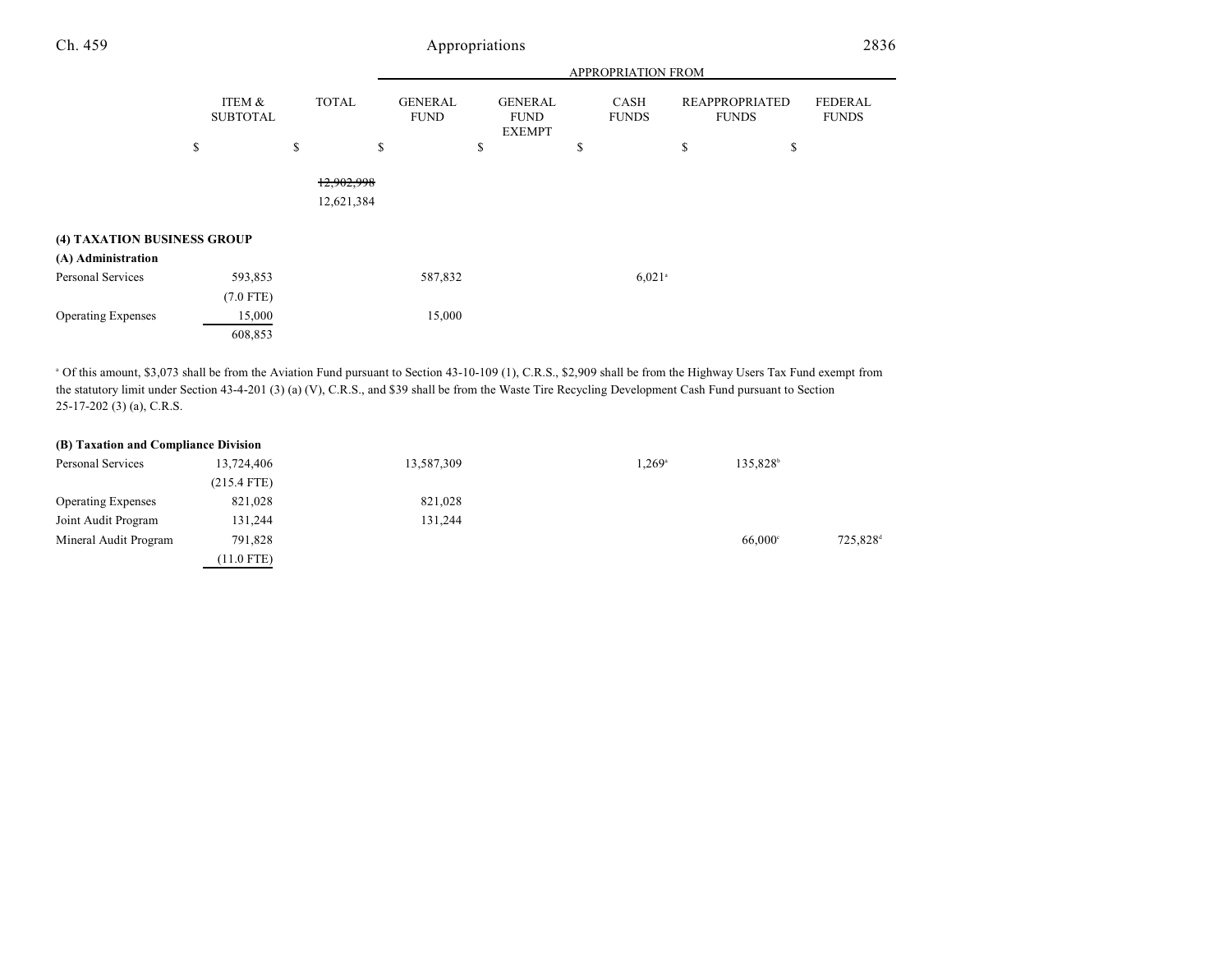#### 15,468,506

<sup>a</sup> This amount shall be from the Waste Tire Recycling Development Cash Fund created in Section 25-17-202 (3) (a), C.R.S. for indirect cost recoveries.

<sup>b</sup> This amount shall be from the Mineral Audit Program for indirect cost recoveries.

Of this amount, \$65,500 shall be from the State Board of Land Commissioners, Department of Natural Resources, pursuant to Section 36-1-145 (2) (b), C.R.S., and \$500 shall be from the Oil and Gas Conservation Commission, Department of Natural Resources.

 $\alpha$  Included in this amount is \$135,828 of indirect cost recoveries.

### **(C) Taxpayer Service Division**

| Personal Services           | 4,490,845            | 4,398,513 | 92,332 <sup>a</sup> |
|-----------------------------|----------------------|-----------|---------------------|
|                             | 4,467,834            | 4,375,502 |                     |
|                             | $(79.1$ FTE)         |           |                     |
| <b>Operating Expenses</b>   | 401,085              | 400,585   | 500 <sup>b</sup>    |
| <b>Fuel Tracking System</b> | 483,277              |           | 483,277°            |
|                             |                      |           | $(1.5$ FTE)         |
|                             | <del>5,375,207</del> |           |                     |
|                             | 5,352,196            |           |                     |

<sup>a</sup> Of this amount, \$71,750 shall be from the Private Letter Ruling Fund created in Section 24-35-103.5 (6), C.R.S., and \$20,582 shall be from the Aviation Fund pursuant to Section 43-10-109 (1), C.R.S.

<sup>b</sup> This amount shall be from the Private Letter Ruling Fund pursuant to Section 24-35-103.5 (6), C.R.S.

 $\degree$  This amount shall be from the Highway Users Tax Fund exempt from the statutory limit under Section 43-4-201 (3) (a) (V), C.R.S.

### **(D) Tax Conferee**

| Personal Services         | 981,960 | 981,960        |      |
|---------------------------|---------|----------------|------|
|                           |         | $(9.0$ FTE)    |      |
| <b>Operating Expenses</b> | 21,754  | 21,754         |      |
| Ch. 459                   |         | Appropriations | 2837 |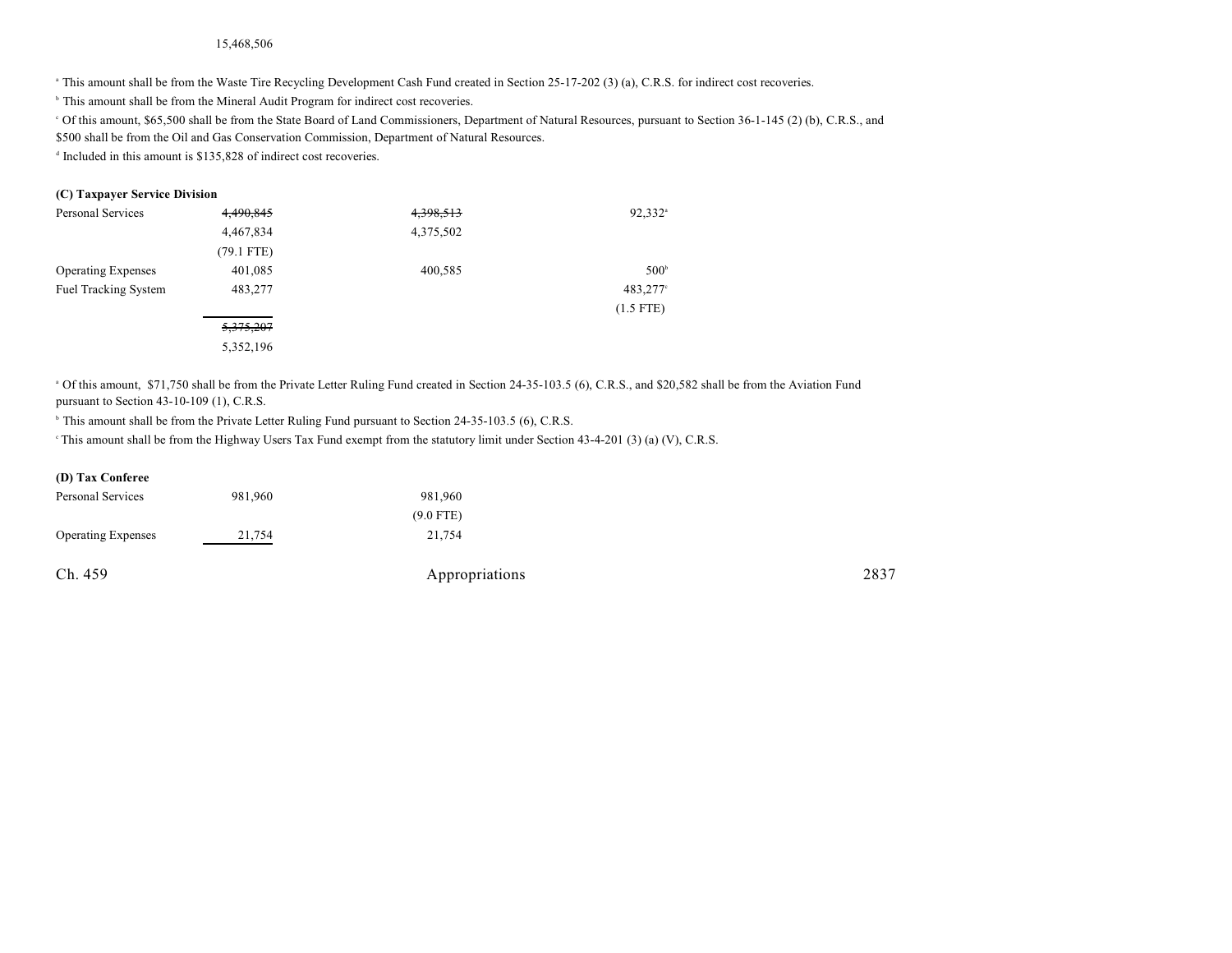|                                                      |                           |              |    | <b>APPROPRIATION FROM</b>     |    |                                                |   |                        |                                       |    |                                |  |
|------------------------------------------------------|---------------------------|--------------|----|-------------------------------|----|------------------------------------------------|---|------------------------|---------------------------------------|----|--------------------------------|--|
|                                                      | ITEM &<br><b>SUBTOTAL</b> | <b>TOTAL</b> |    | <b>GENERAL</b><br><b>FUND</b> |    | <b>GENERAL</b><br><b>FUND</b><br><b>EXEMPT</b> |   | CASH<br><b>FUNDS</b>   | <b>REAPPROPRIATED</b><br><b>FUNDS</b> |    | <b>FEDERAL</b><br><b>FUNDS</b> |  |
| \$                                                   |                           | \$           | \$ |                               | \$ |                                                | S |                        | \$                                    | \$ |                                |  |
|                                                      | 1,003,714                 |              |    |                               |    |                                                |   |                        |                                       |    |                                |  |
| (E) Special Purpose                                  |                           |              |    |                               |    |                                                |   |                        |                                       |    |                                |  |
| Cigarette Tax Rebate                                 | 13,300,000                |              |    | 13,300,000 <sup>a</sup>       |    |                                                |   |                        |                                       |    |                                |  |
| Amendment 35 Distribution                            |                           |              |    |                               |    |                                                |   |                        |                                       |    |                                |  |
| to Local Governments                                 | 1,543,432                 |              |    |                               |    |                                                |   | 1,543,432 <sup>b</sup> |                                       |    |                                |  |
| Old Age Heat and Fuel and<br>Property Tax Assistance |                           |              |    |                               |    |                                                |   |                        |                                       |    |                                |  |
| Grant                                                | 17,300,000                |              |    | 17,300,000 <sup>a</sup>       |    |                                                |   |                        |                                       |    |                                |  |
| Alternative Fuels Rebate                             | 310,601                   |              |    |                               |    |                                                |   | $310,601$ °            |                                       |    |                                |  |
|                                                      | 32,454,033                |              |    |                               |    |                                                |   |                        |                                       |    |                                |  |

<sup>a</sup> For purposes of complying with the limitation on state fiscal year spending imposed by Article X, Section 20 of the State Constitution, these moneys are included for informational purposes. These amounts are continuously appropriated by a permanent statute or constitutional provision and shall not be deemed to be an appropriation subject to the limitations of Section 24-75-201.1, C.R.S.

 $\degree$  This amount shall be from the Tobacco Tax Cash Fund created in Section 24-22-117 (1) (a), C.R.S., which consists of revenues from additional state cigarette and tobacco taxes imposed pursuant to Article X, Section 21 of the State Constitution. This amount is thus not subject to the limitation on state fiscal year spending imposed by Article X, Section 20 of the State Constitution pursuant to Article X, Section 21 (4) of the State Constitution.

This amount shall be from the Alternative Fuels Rebate Fund created in Section  $39-33-105$  (1), C.R.S.

### 54,910,313

54,887,302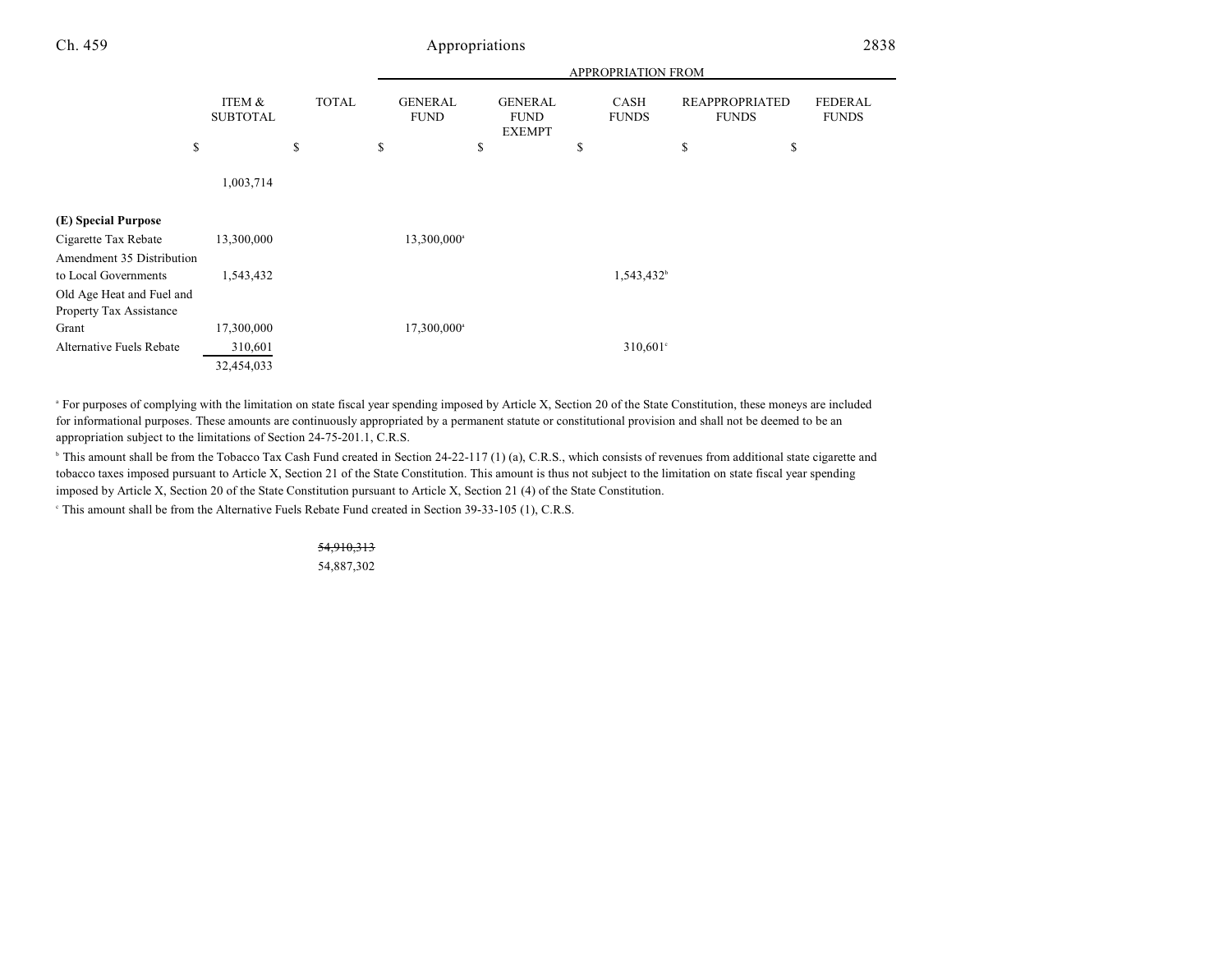| (5) DIVISION OF MOTOR VEHICLES |              |         |                        |  |  |
|--------------------------------|--------------|---------|------------------------|--|--|
| (A) Administration             |              |         |                        |  |  |
| Personal Services              | 888,380      | 490,755 | $397,625$ <sup>a</sup> |  |  |
|                                | $(11.0$ FTE) |         |                        |  |  |
| <b>Operating Expenses</b>      | 54,250       | 31.366  | 22.884 <sup>a</sup>    |  |  |
|                                | 942.630      |         |                        |  |  |

<sup>a</sup> Of these amounts, \$206,498 shall be from the Highway Users Tax Fund pursuant to Section 43-4-201 (3) (a) (III) (C), C.R.S., \$92,188 shall be from the Licensing Services Cash Fund pursuant to Section 42-2-114.5, C.R.S., \$72,008 shall be from the Colorado State Titling and Registration Account pursuant to Section 42-1-211 (2), C.R.S., \$26,960 shall be from the Department of Revenue subaccount of the AIR Account of the Highway Users Tax Fund pursuant to Section 42-3-304 (18) (c), C.R.S., \$11,008 shall be from the Driver's License Administrative Revocation Account pursuant to Section 42-2-132 (4) (b), C.R.S., \$7,388 shall be from the Outstanding Judgments and Warrants Account as administered under Section 42-2-118 (3) (c), C.R.S., \$2,573 shall be from the Penalty Assessment Account as administered under the provisions of Section 42-1-217 (2), C.R.S., \$1,737 shall be from the Motorist Insurance Identification Account pursuant to Section 42-3-304 (18) (d) (I), C.R.S., and \$149 shall be from the Auto Dealers License Fund created in Section 12-6-123 (1), C.R.S.

#### **(B) Driver and Vehicle Services**

| Personal Services         | 15,911,029    | 10,969,972 | 4,941,057*               |
|---------------------------|---------------|------------|--------------------------|
|                           | 15,962,016    | 9,270,814  | $6,691,202$ <sup>a</sup> |
|                           | $(377.8$ FTE) |            |                          |
| <b>Operating Expenses</b> | 2,116,379     | 1,214,937  | 901,442 <sup>*</sup>     |
|                           | 1,492,122     |            | $277,185$ <sup>a</sup>   |
| Drivers License Documents | 2,437,320     | 1,913,728  | 523,592                  |
|                           | 2,560,075     |            | 646,347 <sup>b</sup>     |
| License Plate Ordering    | 5,419,990     |            | 5,419,990                |
|                           | 5,934,196     |            | 5,934,196°               |
|                           | 25,884,718    |            |                          |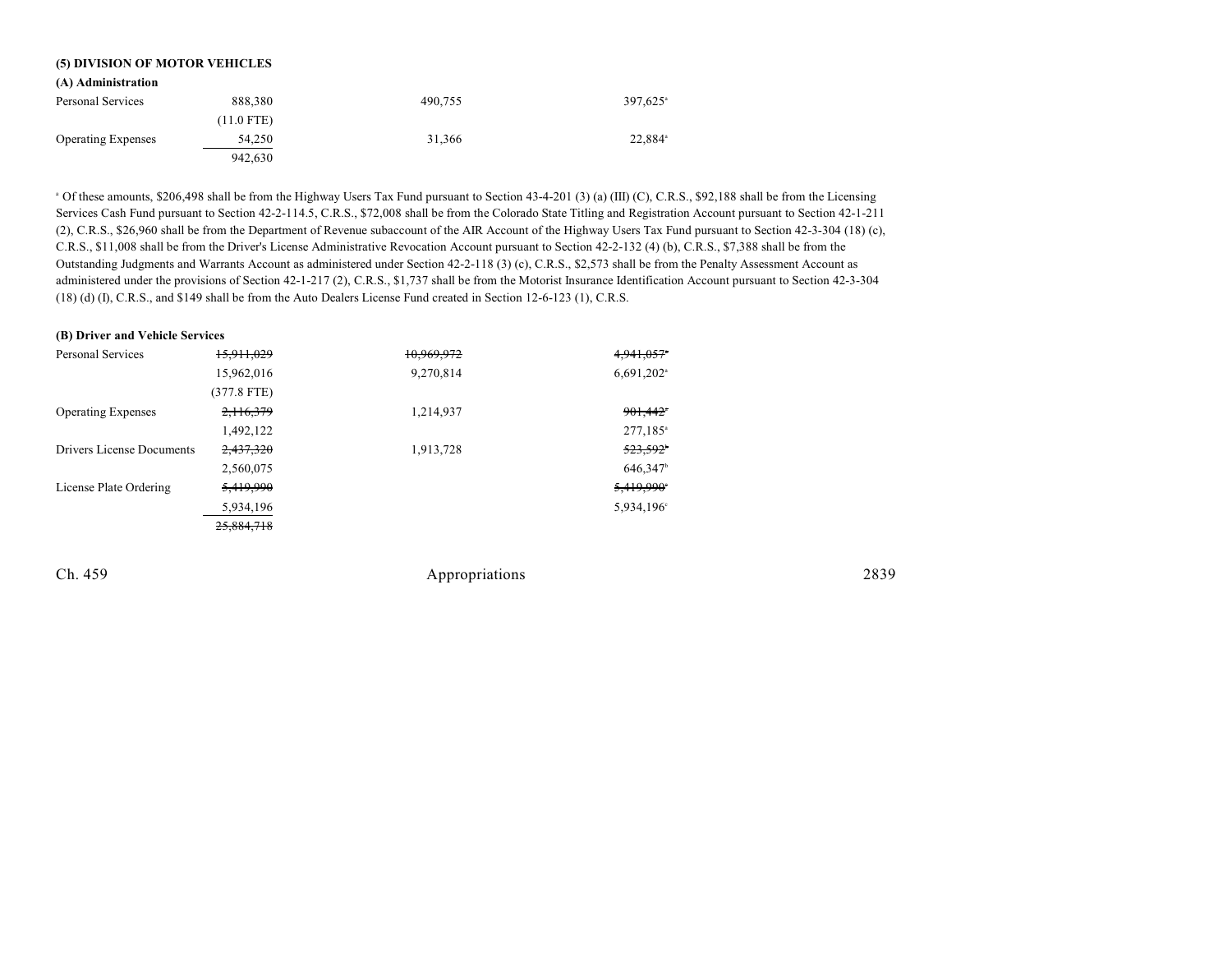|                           |        |                               | APPROPRIATION FROM                             |                             |                                       |                         |  |
|---------------------------|--------|-------------------------------|------------------------------------------------|-----------------------------|---------------------------------------|-------------------------|--|
| ITEM &<br><b>SUBTOTAL</b> | TOTAL. | <b>GENERAL</b><br><b>FUND</b> | <b>GENERAL</b><br><b>FUND</b><br><b>EXEMPT</b> | <b>CASH</b><br><b>FUNDS</b> | <b>REAPPROPRIATED</b><br><b>FUNDS</b> | FEDERAL<br><b>FUNDS</b> |  |
|                           |        |                               |                                                |                             |                                       |                         |  |
|                           |        |                               |                                                |                             |                                       |                         |  |

25,948,409

<sup>a</sup> These amounts reflect direct program costs from the following sources: \$4,894,583 \$4,905,600 shall be from the Licensing Services Cash Fund, pursuant to Section 42-2-114.5, C.R.S., \$339,424 shall be from the Colorado State Titling and Registration Account pursuant to Section 42-1-211 (2), C.R.S., \$314,828 \$1,429,699 shall be from the Driver's License Administrative Revocation Account pursuant to Section 42-2-132 (4) (b), C.R.S., \$210,933 shall be from the Outstanding Judgments and Warrants Account as administered under Section 42-2-118 (3) (c), C.R.S., \$73,650 shall be from the Penalty Assessment Account as administered under the provisions of Section 42-1-217 (2), C.R.S., \$3,842 shall be from the Auto Dealers License Fund pursuant to Section 12-6-123 (1), C.R.S., \$3,239 shall be from the Identification Security Fund pursuant to Section 42-1-220 (1), C.R.S., and \$2,000 shall be from the Persistent Drunk Driver Cash Fund pursuant to Section 42-3-303 (1), C.R.S.

 $\beta$  This amount shall be from the Identification Security Fund pursuant to Section 42-1-220 (1), C.R.S.

This amount shall be from the License Plate Cash Fund pursuant to Section  $42-3-301$  (1) (b), C.R.S.

| (C) Vehicle Emissions     |           |                          |
|---------------------------|-----------|--------------------------|
| <b>Personal Services</b>  | 1,016,699 | $1,016,699$ <sup>*</sup> |
|                           | 975,056   | $975,056^{\circ}$        |
|                           |           | $(15.5$ FTE)             |
| <b>Operating Expenses</b> | 80,215    | $80,215$ <sup>a</sup>    |
|                           | 1,096,914 |                          |
|                           | 1,055,271 |                          |

<sup>a</sup> These amounts shall be from the Department of Revenue subaccount of the AIR Account of the Highway Users Tax Fund pursuant to Section 42-3-304 (18) (c), C.R.S.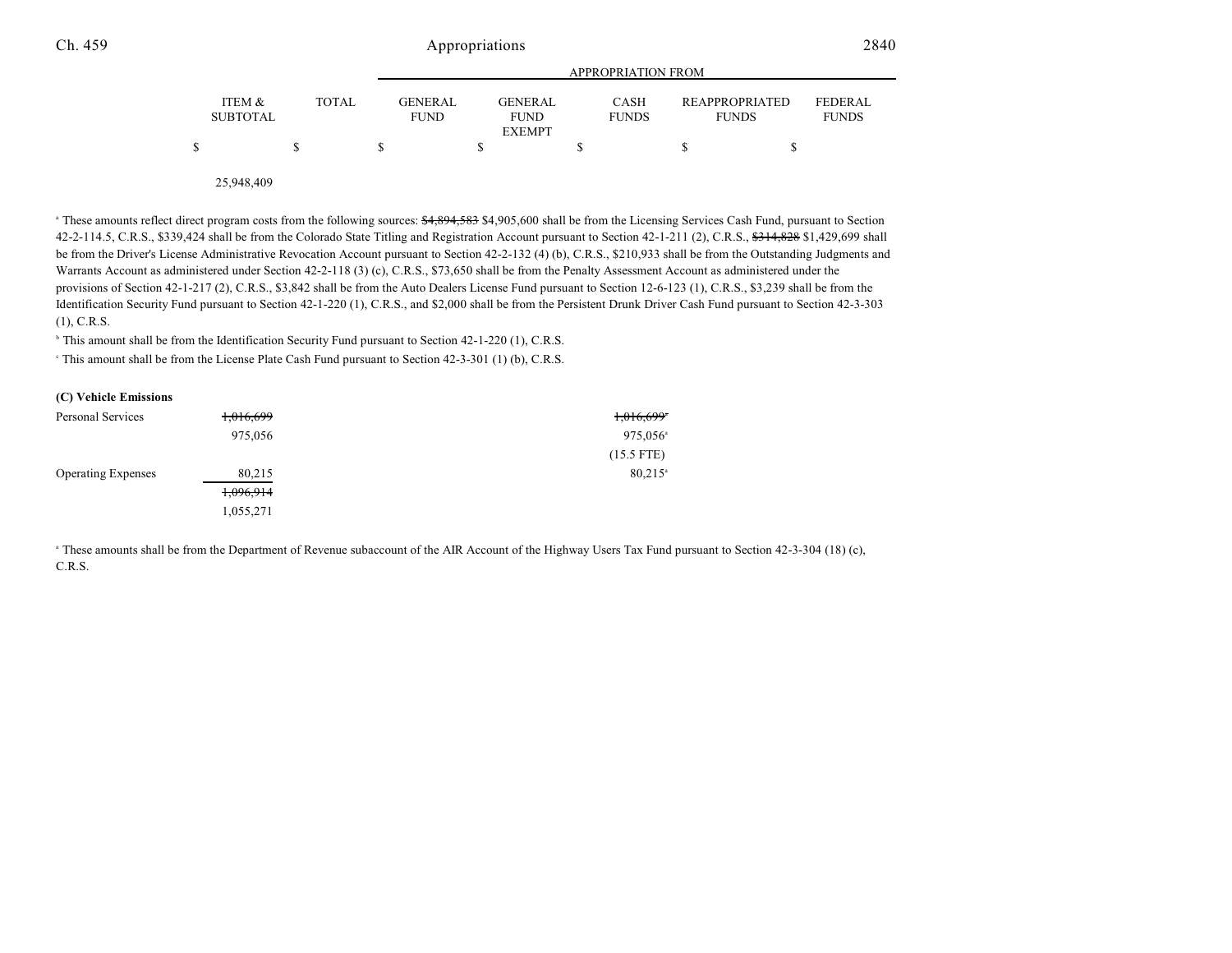| 1,603,458              |
|------------------------|
| 1,578,757 <sup>a</sup> |
| $(34.5$ FTE)           |
| 174,711 <sup>a</sup>   |
|                        |
|                        |
|                        |

<sup>a</sup> These amounts shall be from the Colorado State Titling and Registration Account, a subaccount of the Highway Users Tax Fund, created in Section 42-1-211 (2), C.R.S.

| (E) Motorist Insurance Identification Database Program |         |                      |  |  |  |
|--------------------------------------------------------|---------|----------------------|--|--|--|
| Personal Services                                      | 328,132 | 328.132 <sup>a</sup> |  |  |  |
|                                                        |         | $(1.0$ FTE)          |  |  |  |
| <b>Operating Expenses</b>                              | 500     | $500^{\circ}$        |  |  |  |
|                                                        | 328.632 |                      |  |  |  |

<sup>a</sup> These amounts shall be from the Motorist Insurance Identification Account, a subaccount of the Highway Users Tax Fund, created in Section 42-3-304 (18) (d) (I), C.R.S.

|                   |                                                  | 30,031,063<br>30,028,410 |                          |                  |      |
|-------------------|--------------------------------------------------|--------------------------|--------------------------|------------------|------|
| Personal Services | (6) MOTOR CARRIER SERVICES DIVISION<br>6,916,812 | 623,589                  | $6,218,977$ <sup>a</sup> | $74,246^{\circ}$ |      |
|                   | $(131.2$ FTE)                                    |                          |                          |                  |      |
| Ch. 459           |                                                  | Appropriations           |                          |                  | 2841 |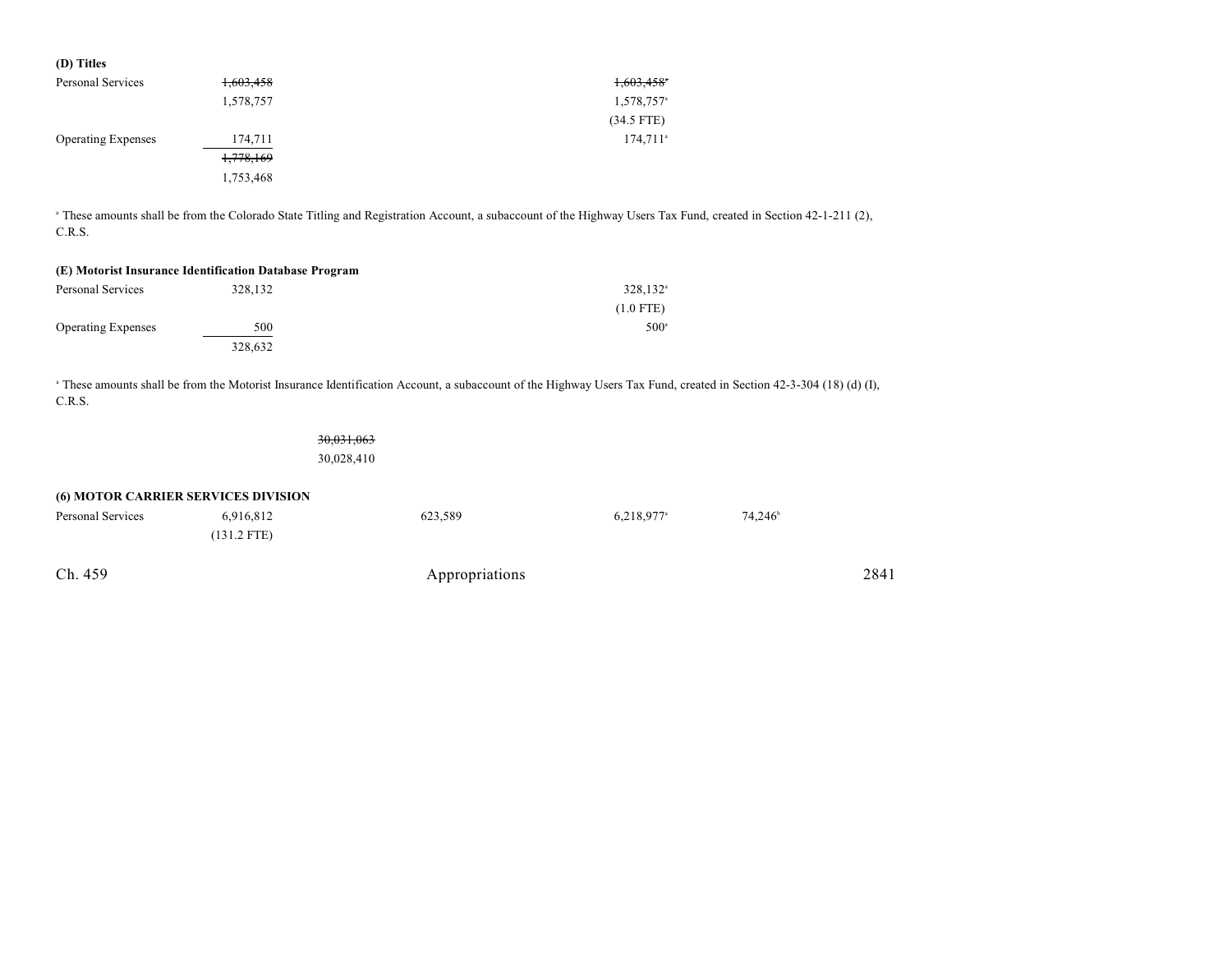|                                                    |                           |              |                               | APPROPRIATION FROM                             |                      |                                       |                                |
|----------------------------------------------------|---------------------------|--------------|-------------------------------|------------------------------------------------|----------------------|---------------------------------------|--------------------------------|
|                                                    | ITEM &<br><b>SUBTOTAL</b> | <b>TOTAL</b> | <b>GENERAL</b><br><b>FUND</b> | <b>GENERAL</b><br><b>FUND</b><br><b>EXEMPT</b> | CASH<br><b>FUNDS</b> | <b>REAPPROPRIATED</b><br><b>FUNDS</b> | <b>FEDERAL</b><br><b>FUNDS</b> |
|                                                    | \$                        | \$           | \$                            | \$                                             | \$                   | \$<br>\$                              |                                |
| <b>Operating Expenses</b><br>Fixed and Mobile Port | 433,811                   |              | 38,045                        |                                                | 395,766 <sup>a</sup> |                                       |                                |
| Maintenance<br>Motor Carrier Safety                | 221,545                   |              |                               |                                                | 221,545 <sup>a</sup> |                                       |                                |
| Assistance Program                                 | 745,770                   |              |                               |                                                |                      |                                       | 745,770°<br>$(9.0$ FTE)        |
| Hazardous Materials                                |                           |              |                               |                                                |                      |                                       |                                |
| Permitting Program                                 | 202,363                   |              |                               |                                                | $202,363^{\rm d}$    |                                       |                                |
|                                                    |                           |              |                               |                                                | $(4.0$ FTE)          |                                       |                                |
|                                                    |                           | 8,520,301    |                               |                                                |                      |                                       |                                |

<sup>a</sup> Of these amounts, \$6,802,221 shall be from the Highway Users Tax Fund pursuant to Section 43-4-201 (3) (a) (III) (C), C.R.S., and \$34,067 shall be from the Nuclear Materials Transportation Fund created in Section 42-20-511, C.R.S.

<sup>b</sup> This amount shall be from the Motor Carrier Safety Assistance Program for the purposes of indirect cost recoveries.

 $\degree$  This amount includes \$74,246 for indirect cost recoveries.

<sup>d</sup> This amount shall be from the Hazardous Materials Safety Fund created in Section 42-20-107 (1), C.R.S.

| (7) ENFORCEMENT BUSINESS |             |        |                   |                   |
|--------------------------|-------------|--------|-------------------|-------------------|
| <b>GROUP</b>             |             |        |                   |                   |
| (A) Administration       |             |        |                   |                   |
| Personal Services        | 512.166     | 27,856 | $374.470^{\circ}$ | $109.840^{\circ}$ |
|                          | $(6.0$ FTE) |        |                   |                   |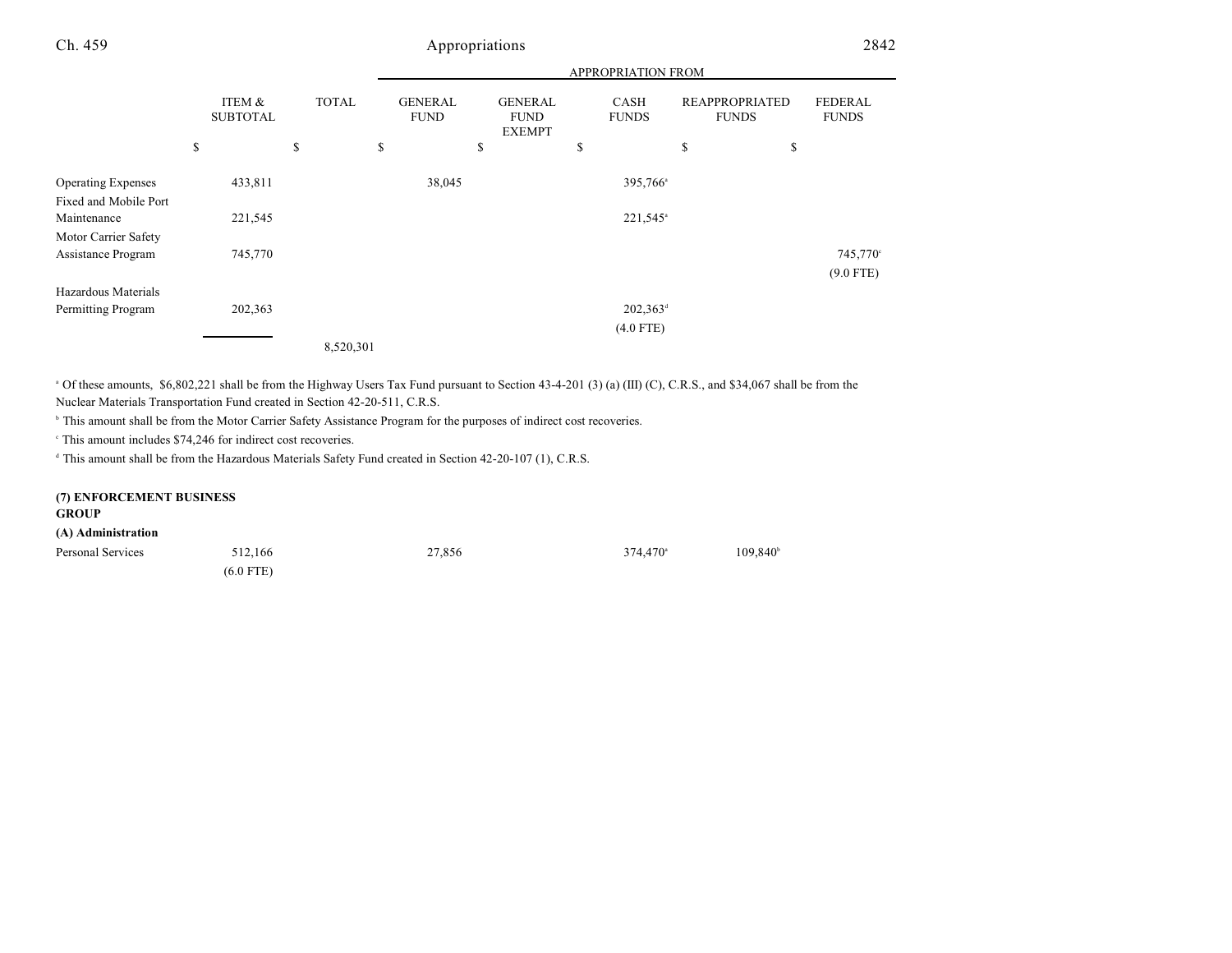| <b>Operating Expenses</b> | 10.880  | 592 | $7,955$ <sup>a</sup> | 2,333' |
|---------------------------|---------|-----|----------------------|--------|
|                           | 523,046 |     |                      |        |

<sup>a</sup> These amounts shall be from the following funds for the purpose of indirect cost recoveries: \$115,416 shall be from the Driver's License Administrative Revocation Account, a subaccount of the Highway Users Tax Fund, created in Section 42-2-132 (4) (b), C.R.S., \$114,607 shall be from the Auto Dealers License Fund pursuant to Section 12-6-123 (1), C.R.S., \$77,218 shall be from the Liquor Enforcement Division and State Licensing Authority Cash Fund created in Section 24-35-401, C.R.S., and \$75,184 shall be from the Racing Cash Fund created in Section 12-60-205 (1), C.R.S.

<sup>b</sup> These amounts shall be from the Limited Gaming Fund created in Section 12-47.1-701 (1), C.R.S.

### **(B) Limited Gaming Division**

| <b>Personal Services</b>        | 5,410,628  | 5,410,628 <sup>a</sup>  |
|---------------------------------|------------|-------------------------|
|                                 |            | $(76.0$ FTE)            |
| <b>Operating Expenses</b>       | 575,734    | 575,734 <sup>a</sup>    |
| Licensure Activities            | 181,497    | 181,497 <sup>a</sup>    |
| Investigations                  | 263,964    | 263,964 <sup>a</sup>    |
| Payments to Other State         |            |                         |
| Agencies                        | 2,429,848  | 2,429,848 <sup>a</sup>  |
| Distribution to Gaming          |            |                         |
| Cities and Counties             | 23,788,902 | 23,788,902 <sup>a</sup> |
| <b>Indirect Cost Assessment</b> | 559,702    | 559,702 <sup>a</sup>    |
|                                 | 33,210,275 |                         |

<sup>a</sup> These amounts shall be from the Limited Gaming Fund created in Section 12-47.1-701 (1), C.R.S. These moneys are included for informational purposes as they are continuously appropriated by a permanent statute or constitutional provision.

#### **(C) Liquor Enforcement Division**

| Personal Services | <del>1,534,576</del> | <del>1,534,576</del> * |
|-------------------|----------------------|------------------------|
|                   |                      |                        |
|                   |                      |                        |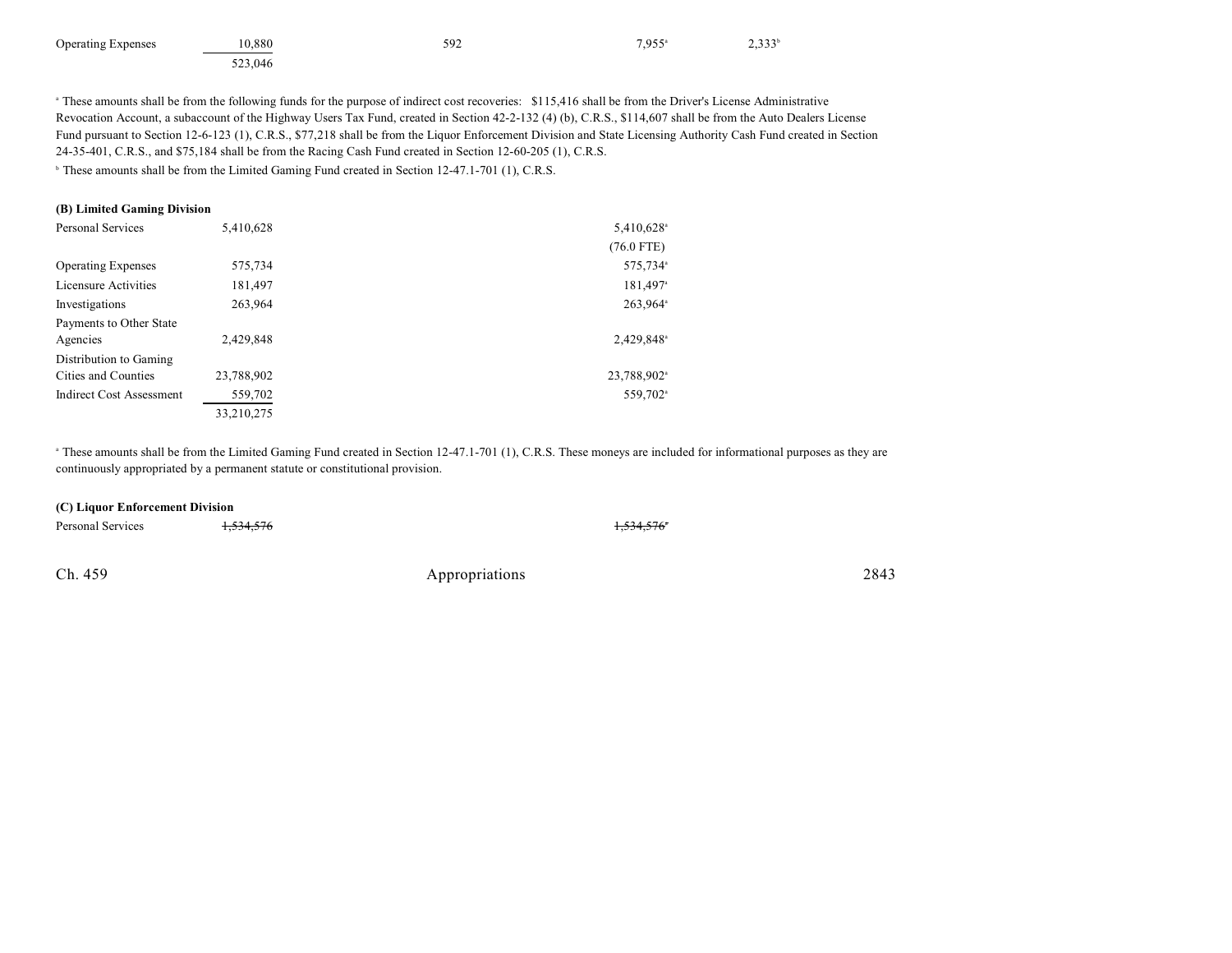|                           |                                  |              | <b>APPROPRIATION FROM</b>     |                                                |                                        |                                |                                |  |
|---------------------------|----------------------------------|--------------|-------------------------------|------------------------------------------------|----------------------------------------|--------------------------------|--------------------------------|--|
|                           | ITEM &<br><b>SUBTOTAL</b>        | <b>TOTAL</b> | <b>GENERAL</b><br><b>FUND</b> | <b>GENERAL</b><br><b>FUND</b><br><b>EXEMPT</b> | CASH<br><b>FUNDS</b>                   | REAPPROPRIATED<br><b>FUNDS</b> | <b>FEDERAL</b><br><b>FUNDS</b> |  |
|                           | \$                               | \$           | \$                            | \$                                             | \$                                     | \$<br>\$                       |                                |  |
|                           | 1,424,056                        |              |                               |                                                | 1,424,056 <sup>a</sup><br>$(19.0$ FTE) |                                |                                |  |
| <b>Operating Expenses</b> | 51,323<br>1,585,899<br>1,475,379 |              |                               |                                                | $51,323$ <sup>a</sup>                  |                                |                                |  |

<sup>a</sup> These amounts shall be from the Liquor Enforcement Division and State Licensing Authority Cash Fund created in Section 24-35-401, C.R.S.

| (D) Tobacco Enforcement Program |           |         |                       |  |  |
|---------------------------------|-----------|---------|-----------------------|--|--|
| Personal Services               | 458,969   | 129,711 | 329,258 <sup>a</sup>  |  |  |
|                                 | (7.0 FTE) |         |                       |  |  |
| <b>Operating Expenses</b>       | 27,943    | 7.201   | $20.742$ <sup>a</sup> |  |  |
|                                 | 486.912   |         |                       |  |  |

<sup>a</sup> These amounts shall be from the Tobacco Education Programs Fund created in Section 24-22-117 (2) (c) (I), C.R.S., which consists of revenues from additional state cigarette and tobacco taxes imposed pursuant to Article X, Section 21 of the State Constitution. This amount is thus not subject to the limitation on state fiscal year spending imposed by Article X, Section 20 of the State Constitution pursuant to Article X, Section 21 (4) of the State Constitution.

#### **(E) Division of Racing Events**

| Personal Services | <del>1,410,197</del> | <del>1,410,197</del> *   |
|-------------------|----------------------|--------------------------|
|                   | 1,366,482            | $1,366,482$ <sup>a</sup> |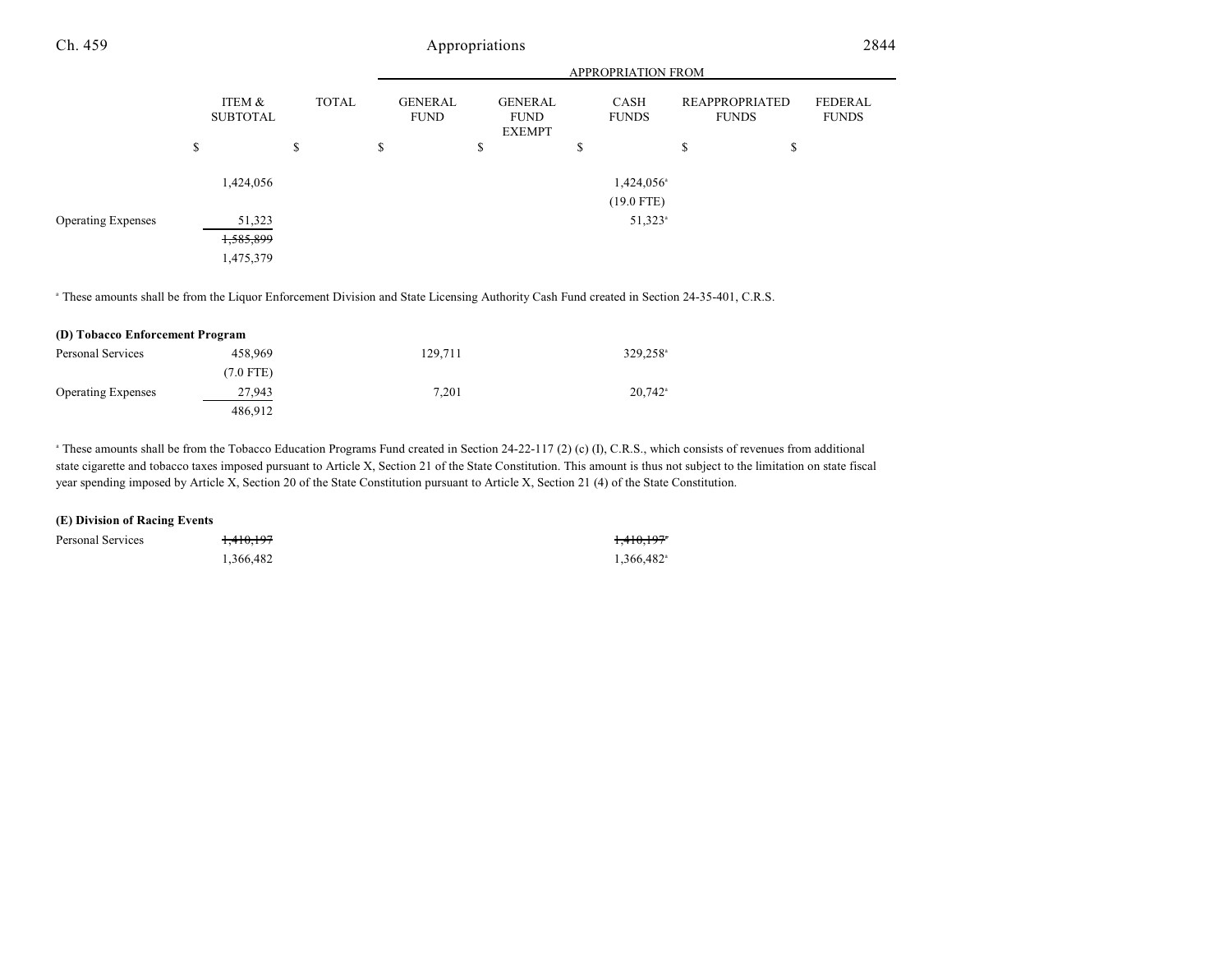|                                 |           | $(18.5$ FTE)         |
|---------------------------------|-----------|----------------------|
| <b>Operating Expenses</b>       | 97,845    | 97,845 <sup>a</sup>  |
| <b>Laboratory Services</b>      | 104,992   | 104,992 <sup>a</sup> |
| <b>Commission Meeting Costs</b> | 1,200     | $1,200^{\circ}$      |
| Racetrack Applications          | 25,000    | $25,000^{\circ}$     |
| Purses and Breeders Awards      | 1,106,142 | $1,106,142^{\circ}$  |
|                                 | 2,745,376 |                      |
|                                 | 2,701,661 |                      |

<sup>a</sup> These amounts shall be from the Racing Cash Fund created in Section 12-60-205 (1), C.R.S.

<sup>b</sup> This amount shall be from application fees pursuant to Section 12-60-506 (1), C.R.S.

 This amount shall be from racing tax revenues deposited into the Horse Breeders' and Owners' Awards and Supplemental Purse Fund created in Section 12-60-704 <sup>c</sup> (1), C.R.S.

#### **(F) Hearings Division**

| Personal Services         | 1,996,235 | 1,996,235 <sup>a</sup> |
|---------------------------|-----------|------------------------|
|                           |           | $(29.0$ FTE)           |
| <b>Operating Expenses</b> | 73.750    | 73.750 <sup>a</sup>    |
|                           | 2,069,985 |                        |

<sup>a</sup> These amounts shall be from the Driver's License Administrative Revocation Account, a subaccount of the Highway Users Tax Fund, created in Section 42-2-132 (4) (b), C.R.S.

## **(G) Motor Vehicle Dealer Licensing Board**

| Personal Services         | 1,761,096 | 1,761,096 <sup>a</sup> |      |
|---------------------------|-----------|------------------------|------|
|                           |           | $(28.2$ FTE)           |      |
| <b>Operating Expenses</b> | 72,003    | $72.003$ *             |      |
| Ch. 459                   |           | Appropriations         | 2845 |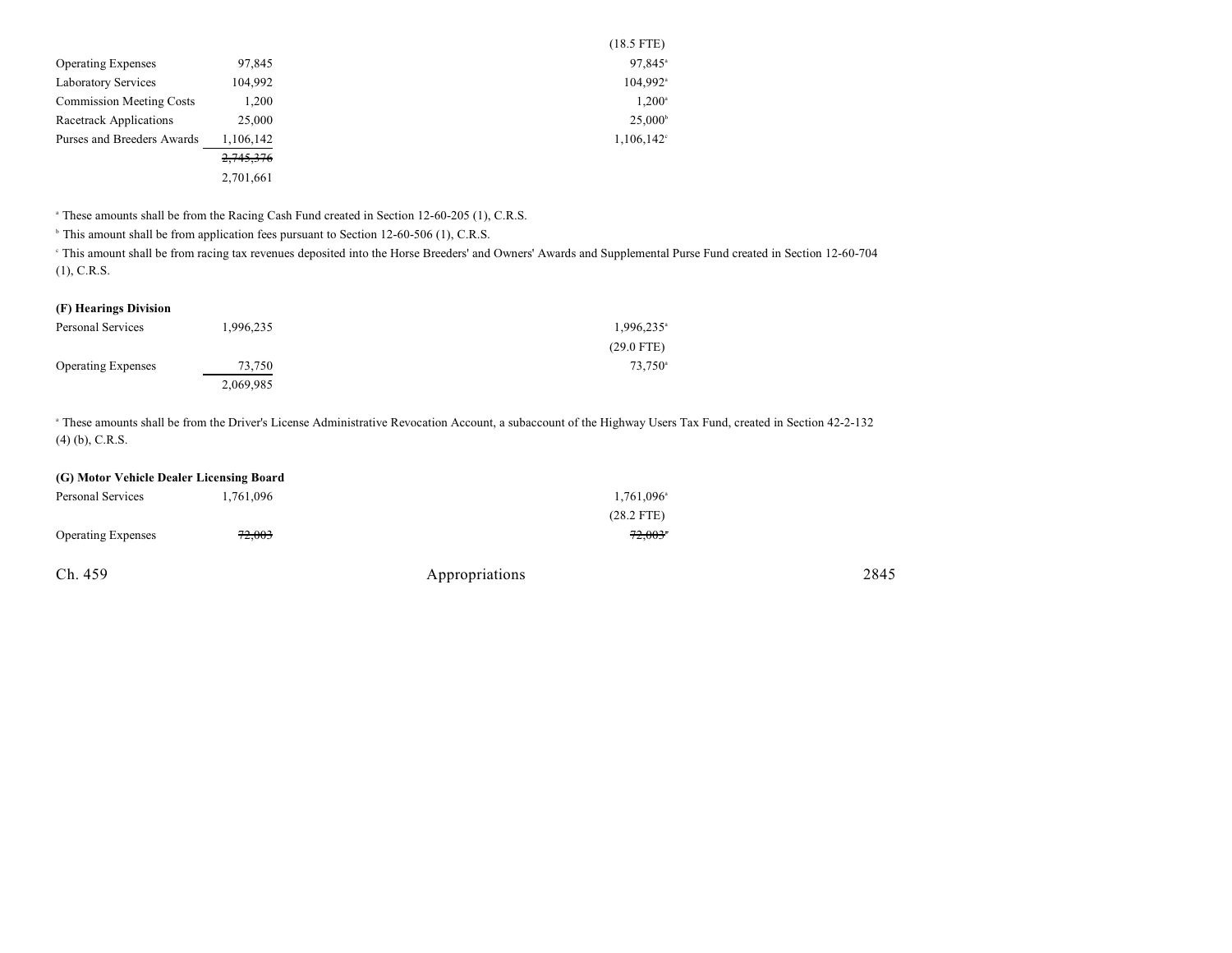|                                  |              |                               | <b>APPROPRIATION FROM</b> |                                                |   |                             |    |                                       |                                |
|----------------------------------|--------------|-------------------------------|---------------------------|------------------------------------------------|---|-----------------------------|----|---------------------------------------|--------------------------------|
| ITEM &<br><b>SUBTOTAL</b>        | <b>TOTAL</b> | <b>GENERAL</b><br><b>FUND</b> |                           | <b>GENERAL</b><br><b>FUND</b><br><b>EXEMPT</b> |   | <b>CASH</b><br><b>FUNDS</b> |    | <b>REAPPROPRIATED</b><br><b>FUNDS</b> | <b>FEDERAL</b><br><b>FUNDS</b> |
| S                                | \$           | \$                            | \$                        |                                                | S |                             | \$ | \$                                    |                                |
| 92,703<br>1,833,099<br>1,853,799 |              |                               |                           |                                                |   | $92,703$ <sup>a</sup>       |    |                                       |                                |

<sup>a</sup> These amounts shall be from the Auto Dealers License Fund created pursuant to Section 12-6-123 (1), C.R.S.

## 42,454,592 42,321,057

### **(8) STATE LOTTERY DIVISION**

| <b>Personal Services</b>  | 8,718,974  | 8,718,974                |
|---------------------------|------------|--------------------------|
|                           | 8,498,652  | 8,498,652 <sup>a</sup>   |
|                           |            | $(126.0$ FTE)            |
| <b>Operating Expenses</b> | 1,203,156  | $1,203,156$ <sup>a</sup> |
| Payments to Other State   |            |                          |
| Agencies                  | 239,410    | $239,410^a$              |
| Travel                    | 113,498    | 113,498 <sup>a</sup>     |
| Marketing and             |            |                          |
| Communications            | 11,671,710 | $11,671,710^{\circ}$     |
| Multi-State Lottery Fees  | 177,433    | $177,433^{\circ}$        |
| Vendor Fees               | 10,875,511 | 10,875,511               |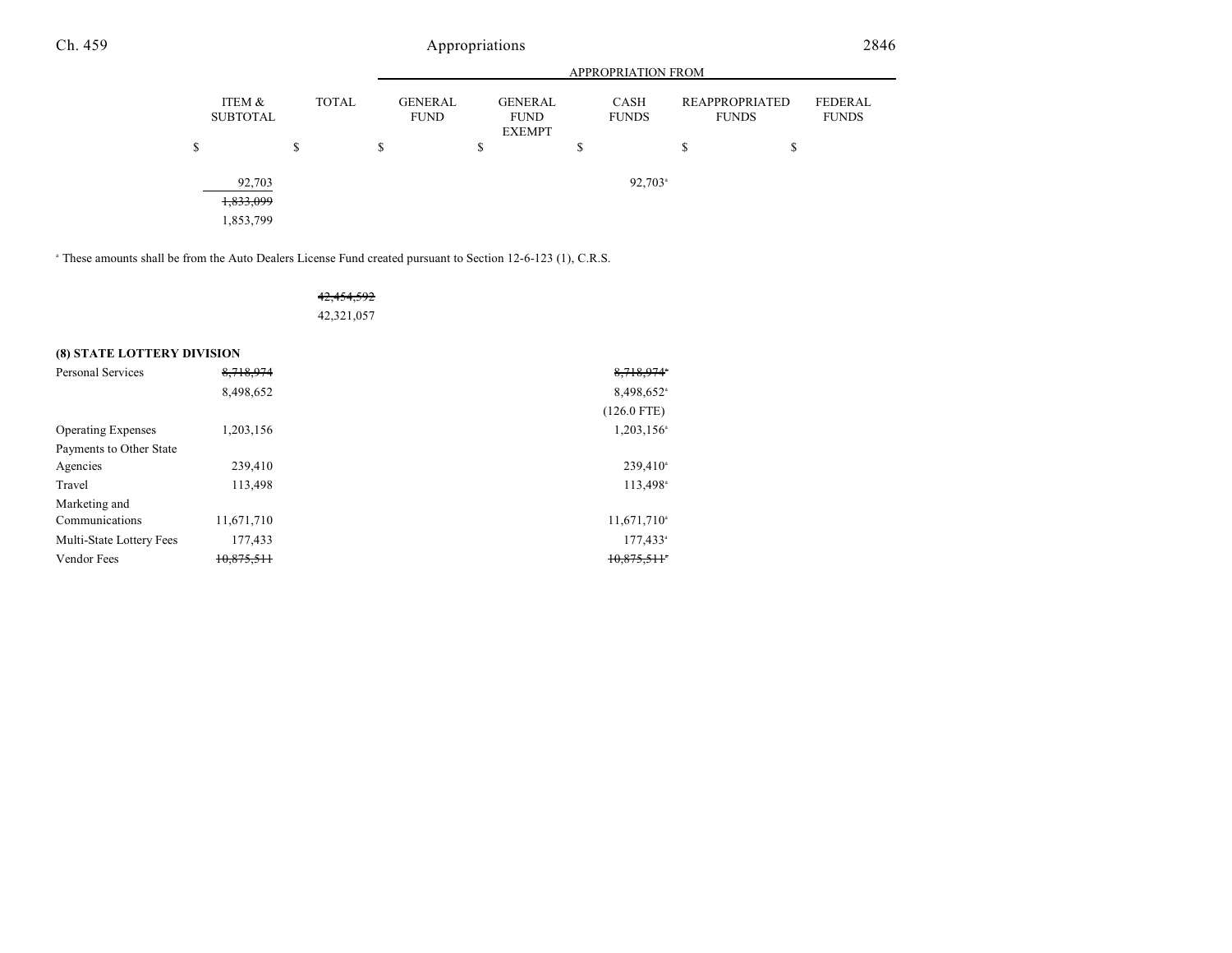|                                 | 12,677,849  |             | 12,677,849 <sup>a</sup>  |
|---------------------------------|-------------|-------------|--------------------------|
| Prizes                          | 336,721,380 |             | 336,721,380*             |
|                                 | 392,580,940 |             | 392,580,940 <sup>a</sup> |
| Powerball Prize Variance        | 9,752,000   |             | 9,752,000                |
|                                 | 12,708,000  |             | 12,708,000 <sup>a</sup>  |
| <b>Retailer Compensation</b>    | 41,773,750  |             | 41,773,750*              |
|                                 | 48,894,160  |             | 48,894,160 <sup>a</sup>  |
| <b>Ticket Costs</b>             | 7,529,350   |             | 7,529,350°               |
|                                 | 4,670,880   |             | $4,670,880$ <sup>a</sup> |
| Research                        | 250,000     |             | $250,000^{\circ}$        |
| <b>Indirect Cost Assessment</b> | 556,672     |             | 556,672 <sup>a</sup>     |
|                                 |             | 429,582,844 |                          |
|                                 |             | 494,242,360 |                          |

<sup>a</sup> These amounts shall be from the Lottery Fund created in Section 24-35-210 (1), C.R.S.

| <b>TOTALS PART XIX</b> |                                                     |                             |             |             |
|------------------------|-----------------------------------------------------|-----------------------------|-------------|-------------|
| (REVENUE)              | <del>\$621,136,308</del> <del>\$101,482,374</del> * | \$516,789,888 <sup>6</sup>  | \$1,392,448 | \$1,471,598 |
|                        | $$685.834.193$ $$100.053.836$ <sup>a</sup>          | $$582.916.311$ <sup>b</sup> |             |             |

<sup>a</sup> Of this amount, \$30,600,000 is included as information for the purpose of complying with the limitation on state fiscal year spending imposed by Article X, Section 20 of the State Constitution. These amounts are continuously appropriated by a permanent statute or constitutional provision, and shall not be deemed to be an appropriation subject to the limitations of Section 24-75-201.1, C.R.S.

<sup>b</sup> Of this amount, \$9,739,088 \$9,744,130 is from the Highway Users Tax Fund pursuant to Section 43-4-201 (3) (a) (III) (C), C.R.S., and \$529,398 is from the Highway Users Tax Fund exempt from the statutory limit under Section 43-4-201 (3) (a) (V), C.R.S.